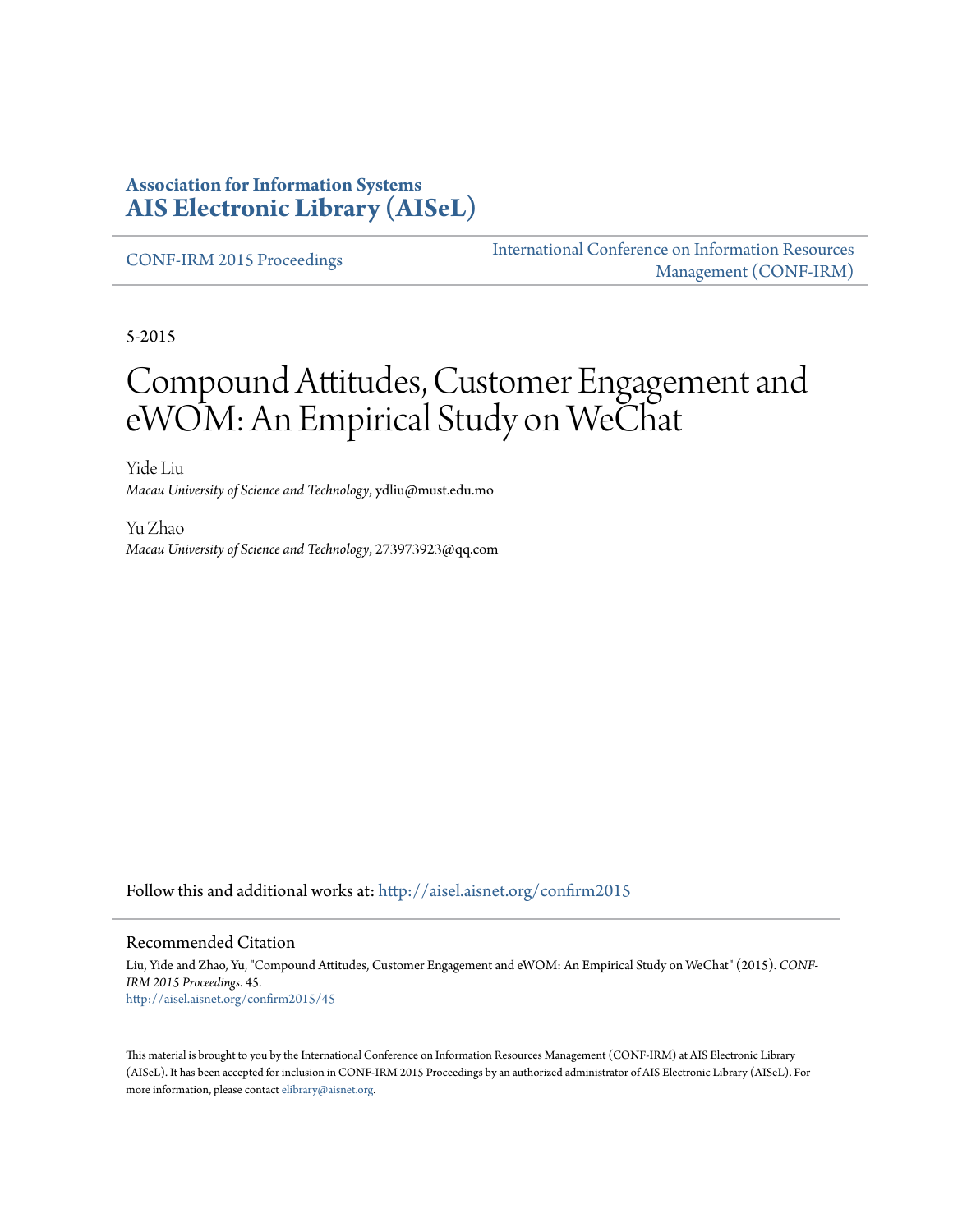## **P03. Compound Attitudes, Customer Engagement and eWOM: An Empirical Study on WeChat**

Yide Liu<sup>1</sup> Macau University of Science and Technology ydliu@must.edu.mo

Yu Zhao Macau University of Science and Technology 273973923@qq.com

### *Abstract*

The purpose of this study is to build a framework to explain the relationships among compound attitudes (i.e., affective attitudes, cognitive attitude), customer engagement and eWOM(electronic word of mouth) behaviors in the context of WeChat. Based on the relevant theories and practices of compound attitudes, customer engagement, and eWOM, we proposed a conceptual model. This research enhanced the understanding of compound attitudes, customer engagement, and eWOM. These finding will not only help to better understand the mechanism of eWOM communication in the context of social media, but also help the Integrated Marketing Communication (IMC) marketers to develop effective social media marketing strategies and build strong consumer – brand (product) relationships.

### *Keywords*

 $\overline{a}$ 

Wechat, Social Media, Compound Attitudes, Customer Engagement, eWOM

### **1. Introduction**

With the development of mobile internet and instant messaging, an emerging online social media platform which named WeChat, has draw great attention from marketers. Since the number of monthly active users worldwide reached 272 million as of end-September last year (Agence France-Presse [AFP], 2014), WeChat became one of the most popular online social media platforms. The rising popularity of social media in the last few years has created a new online social platform for consumers and changed the ways they communicate and exchange information (Cheung, Lee, & Jing, 2011). By using these online social media platforms (e.g., Facebook, Renren, Twitter, Weibo, WhatsApp, and Wechat), consumers can connect each other and share their feelings about their favorite brands (products) with their followers, friends and family. Furthermore, the diffusion of word of mouth among consumers has become faster and more efficient than ever, and the market power of word of mouth is reaching an unprecedented scale (Dellarocas, Awad, & Zhang, 2005). In particular, Berger and Iyengar (2013) suggested that compared to traditional oral communication, written communication (e.g., eWOM) leads people to bring up more interesting products and brands.

<sup>&</sup>lt;sup>1</sup> Yide Liu, Assistant Professor at Macau University of Science and Technology. Email: ydliu@must.edu.mo.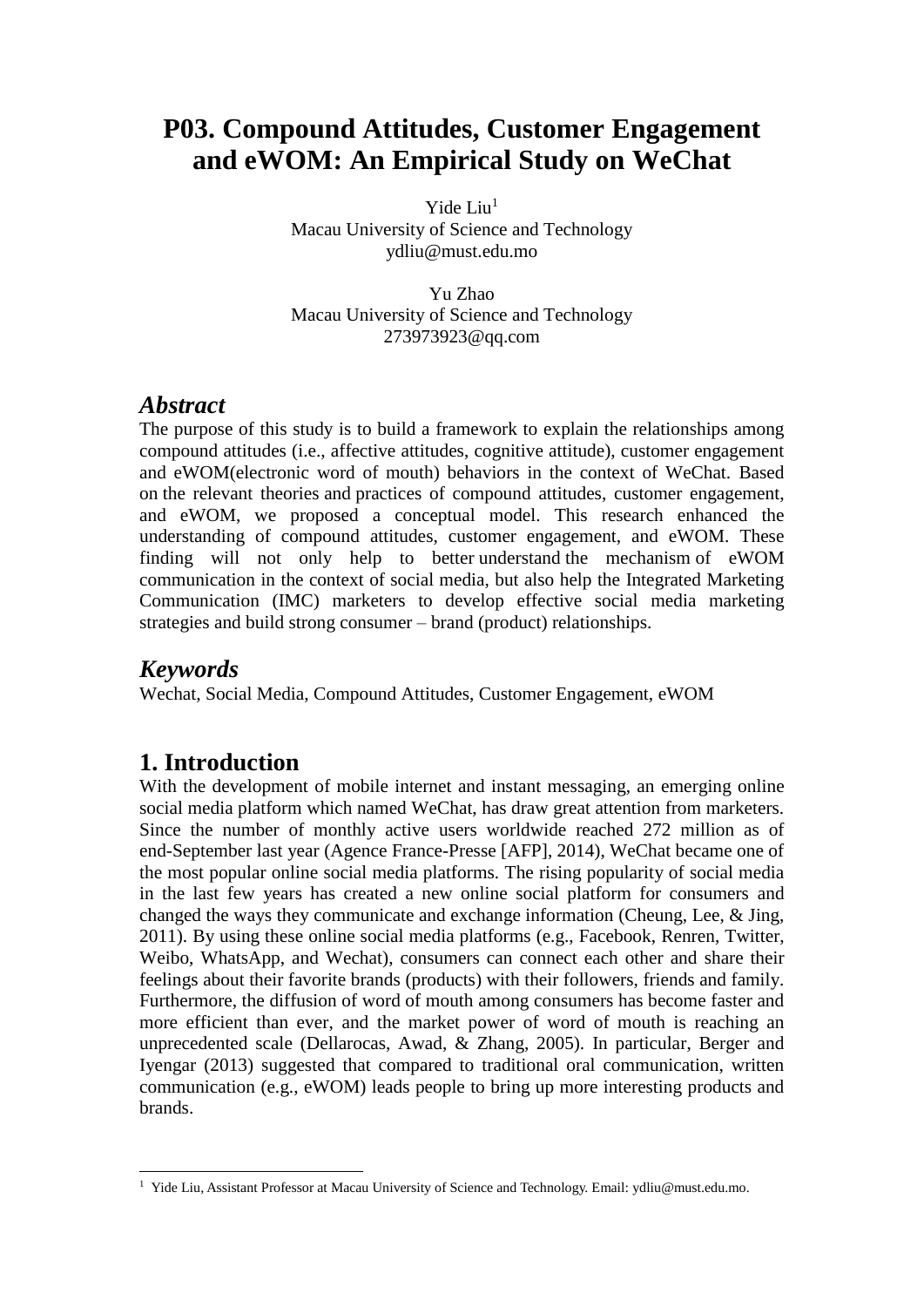Recent research shows that consumers have migrated from the in-store shopping experience to online shopping engagement through a variety of means ranging from friends' recommendations, customer reviews, and ratings to how-to guides via Web 2.0 platforms (Amblee & Bui, 2011). Since online social media platforms engagement has become an important element of successful electronic commerce strategies, firms begin to treat these online social media platforms as their new "battle field"; meanwhile, in order to get public's interest and reach the actual and potential clients, marketers are more willing to focus on online social media marketing than before. Besides, signals from trusted sources (e.g., friends) are known to be most useful and effective for brands (products) that consumers have yet to experience (Kirmani  $\&$ Rao, 2000), accordingly, firms were interested in delivering brand-related content that consumers will share with one another as a way of extending the reach for a message and to add an implicit consumer endorsement of the brand associated with the content(Keller & Fay, 2012); base on these theories, marketers had made lots of efforts to encourage consumers to share their comments and recommendations about the brands (products) through the online social media platforms.

In the process of this research, the relationships among compound attitudes, customer engagement, and eWOM were studied by both qualitative and quantitative research. Compound attitudes included four dimensions: brand (product) related affective attitudes, social media platform related affective attitudes, brand (product) related cognitive attitudes, and social media platform related cognitive attitudes. Customer engagement includes three dimensions: vigor, absorption, and dedication. eWOM includes three dimensions: opinion seeking, opinion giving, and opinion passing. Understanding the relationships among these constructs could not only help the marketers to develop effective social media marketing strategies and build strong consumer–brand (product) relationships, but also benefits for future studies in social media.

The research questions for this study were the following:

- 1. Is there a positive correlation between compound attitudes and customer engagement?
- 2. Is there a positive correlation between compound attitudes and eWOM?
- 3. Is there a positive correlation between customer engagement and eWOM?
- 4. Does customer engagement mediate the relationship between compound attitudes and eWOM?

This study is organized into five chapters. The first chapter introduced the relevant background information, justification, significance, purposes and process of the research. Section 2 reviewed the literature on WeChat, compound attitudes, customer engagement and eWOM. Later, we analyzed the relationships among these constructs and developed the hypotheses. Section 3 described the measurement of constructs, sample, data collection procedure and the quantitative methodology in detail. Section 4 presented the analysis of the data, including descriptive analysis, reliability analysis, validity analysis, correlation analysis, Offending estimate, normality test, fitness test, factors analysis, mediation effect analysis, and moderating effect analysis. Section 5 concluded the thesis with a summery, theoretical contributions and managerial implications based on the analysis of data, limitations and future direction.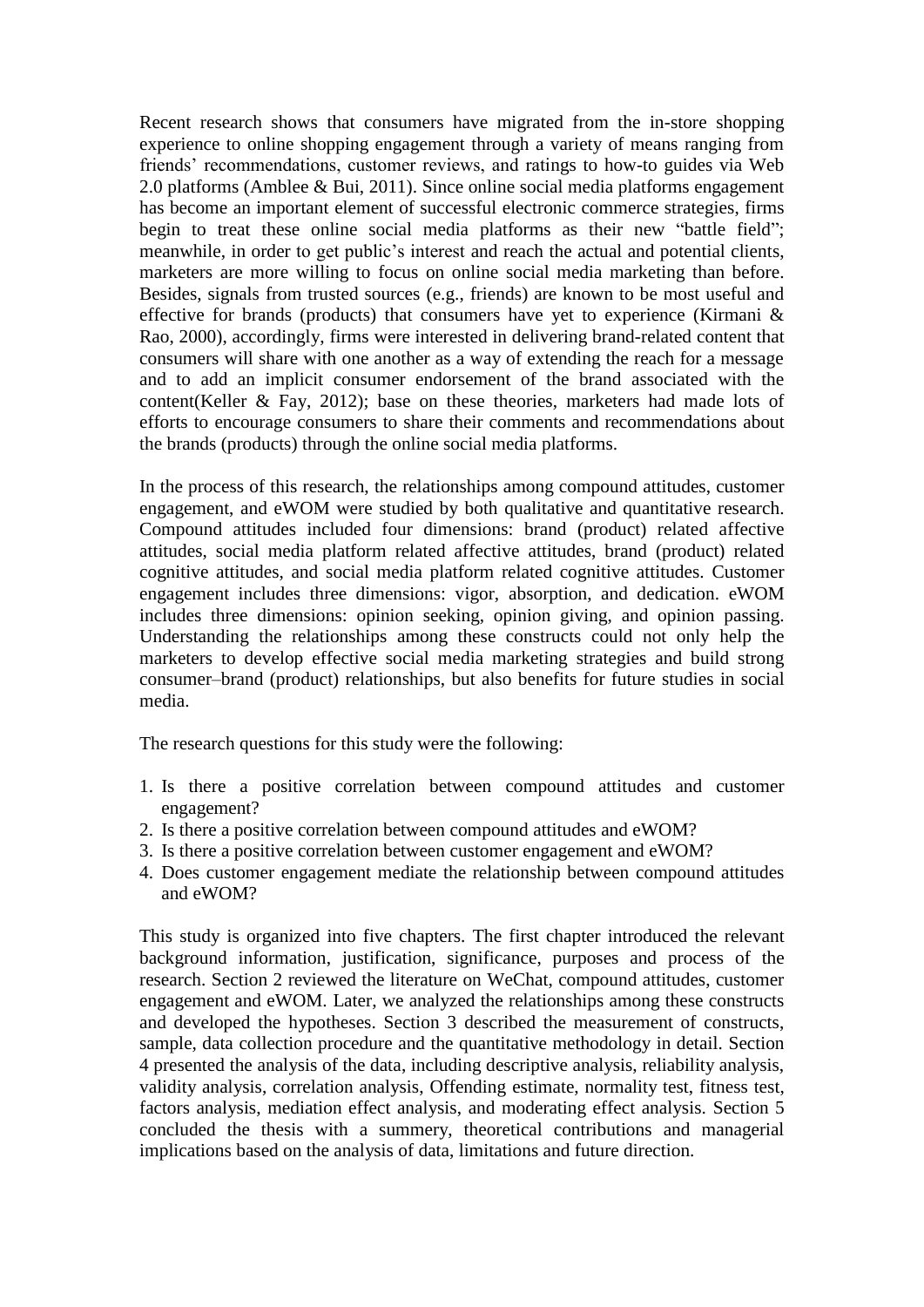# **2. Literature review and hypotheses development**

### **2.1 Background information of WeChat**

WeChat (as know as Weixin in Chinese) is a free instant messaging mobile application, which developed by Tencent Holdings Limited in China and officially launched in January 2011. August 2012, WeChat launched a new function named "Official Accounts". Later, firms (e.g., China Unicom, China Merchants Bank, China Southern Airlines Company Limited) came out with their official accounts one after another. Through the sub-function of Official Accounts (i.e., Service Accounts; Subscription Accounts), firms can push information of new products to their followers, propagandize their corporate culture, and offer customer services, etc. According to Ying Zhang the vice president from product department of WeChat, there are more than 2 million Official Accounts in WeChat till November 2013, and these accounts process over a hundred million times of interactive information everyday.

Chang (2014) indicated that social media such as WeChat has displaced print and broadcast to dominate the chinese news industry, and these emerging online social media platforms is breaking the information monopoly. Studies (e.g., Gong, 2013) pointed out that in the context of social media, the concept of precision marketing become more and more important. Since WeChat is a substitute for SMS, the relationships with mobile operators could be an obstacle for the further development of WeChat (Yan & Wu, 2013). Yu (2013) argued that WeChat is one of the best platforms for CRM. Given some functions are location-based; Tan (2012) highlighted the privacy issues in WeChat, and he claimed that these issues may hurt the users' benefit.

### **2.2 Attitudes**

Kotler (2000) defined attitude based on the concept of human learned disposition. He developed this concept and considered attitude as being an expression of the individual personal evolution, an action tendency and an emotional feeling towards some objects or ideas. The formation of attitude depends on a series of factors: knowledge, learning, information, education, thinking, experience, lifestyle, predisposition, belief, faith or communication. It could generally be translated in good or bad, positive or negative, optimistic or pessimistic, friendly or unfriendly. Attitudes could be consistent, could change due to external factors, could be influenced by some contextual elements, or could influence attitude of other persons(Alina, 2013). Bohner and Dickel (2011) argued attitude is an evaluation of an object of thought and it objects comprise anything a person may hold in mind, ranging from the mundane to the abstract, including things, people, groups, and ideas.

Higgins (1996) indicated that judgments are rendered chronically more accessible after having been constructed many times in similar situations with the same result. Contrarily, Schwarz (2007) proposed a model to argue that attitudes are not construct from enduring personal dispositions, but more like evaluative judgments that shaped in the situation based on currently accessible information. Eagly and Chaiken (2007) presented an "umbrella definition" embrace the critical elements of tendency, entity (or attitude object), and evaluation. Cunningham, Zelazo, Packer and Van Bavel (2007) indicated that "current evaluations are constructed from relatively stable attitude representations" by using an iterative reprocessing model. Similarly,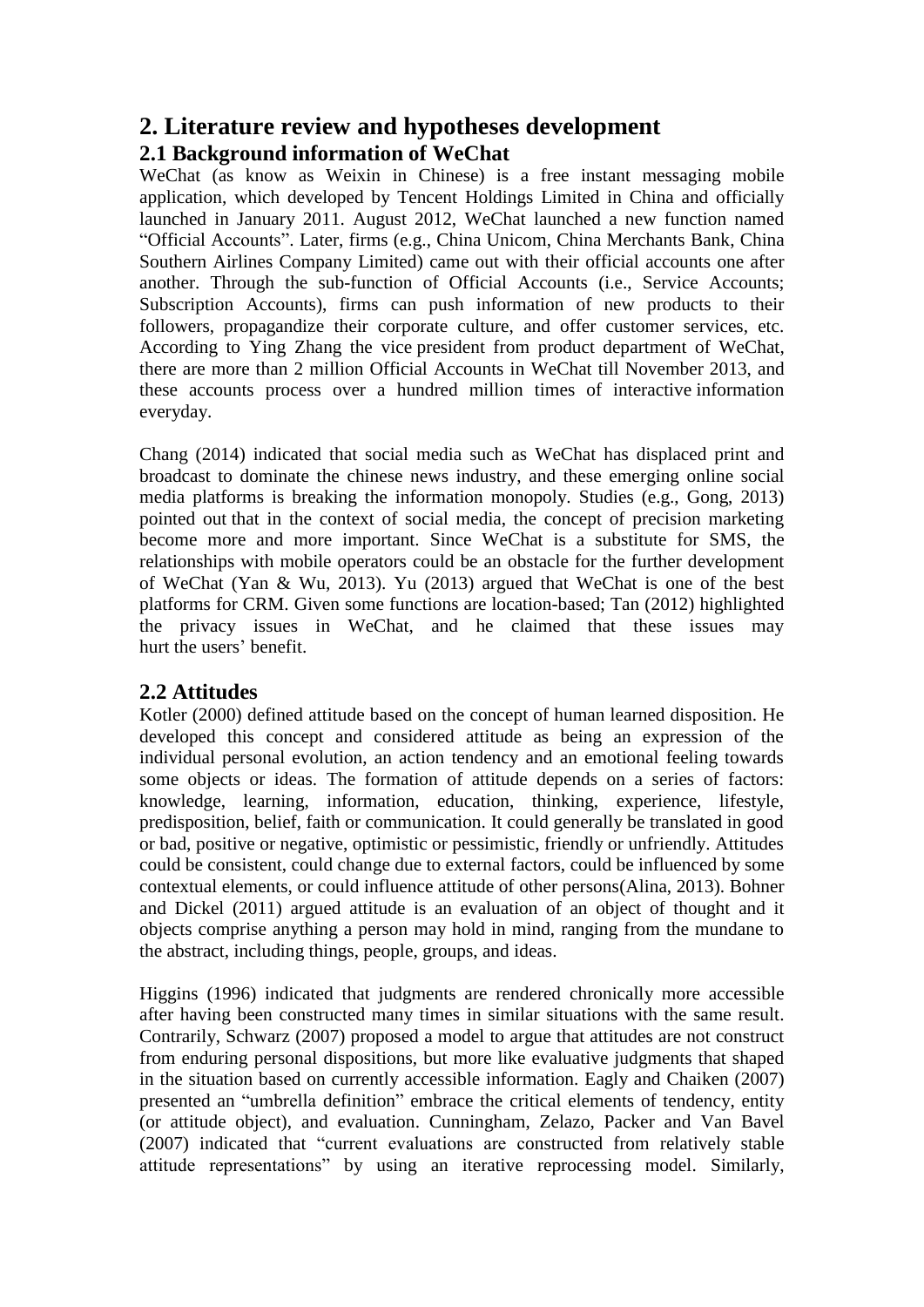researches proposed the "mental file-drawer" effect to assume that attitudes are stored in long-term memory, ready to be accessed and used when needed (Bohner, Erb, & Siebler, 2008; Smith & Conrey, 2007). Meanwhile "mental file-drawer" might explain the context effects on attitudes in a variety of ways (Castelli & Tomelleri, 2008; Tormala & Petty, 2007; Visser & Mirabile, 2004). Integrating these viewpoints, researches assume that attitude involves both the retrieval of stored evaluations and the consideration of new evaluative information to varying extents and people process information with the result of forming an evaluation of an object of thought (Crano & Prislin, 2006; Walthe & Langer, 2008).

#### **2.3 Customer engagement**

In the last two decades, the term ''engagement'' has been used extensively in fields including psychology, sociology, political science, and organizational behavior, leading to a variety of conceptual approaches that highlight different aspects of the concept (Hollebeek, 2011). The concept of engagement has been explored in the organizational behavior literature as a means to explain organizational commitment and organizational citizenship behavior and has been subsequently utilized as one means by which to predict financial performance (Saks 2006). Within the organizational behavior literature, engagement has been defined as "task behaviors that promote connections to work and to others," which are expressed physically, cognitively, and emotionally and which stimulate personal development and increase employee motivation (Kahn, 1990).

Brodie et al., (2011) distinguished the engagement from "involvement", the concepts of ''involvement'' and ''participation,'' in marketing literatures may be viewed as customer engagement antecedents, rather than dimensions. Specifically, customer engagement is suggested to extend beyond involvement in that it encompasses a proactive, interactive customer relationship with a specific engagement object (e.g., Mollen & Wilson, 2010) which distinguish engagement from the ''participation'' and ''involvement'' concepts, because the latter fail to reflect the notion of interactive, cocreative experiences as comprehensively as does customer engagement. The rationale underlying this assertion is that customer engagement, including ''involvement'' and ''participation'', is different from traditional relational concepts. Customer engagement is based on the existence of a customer's interactive, cocreative experiences with a specific engagement object (e.g., a brand). Involvement and Social interactions in an online social platform will have a positive effect on customer engagement in an online social platform (Cheung, Lee, & Jing, 2011).

Customer engagement, as a concept, emerged recently in the marketing literature as an evolution of the relational paradigm advocating ongoing company–customer interaction (Haven, 2007; Patterson, Yu, & De Ruyter, 2006; Vivek, 2009), as a basis for gaining a better understanding of customer needs and expectations, increasing chances of meeting those needs and expectations and, as a result, for fostering a series of transactional (repurchase, loyalty) and non-transactional behaviors (commitment, word-of-mouth and customer-to-customer recommendations). These behaviors do not usually have an immediate impact on company cash-flows as they are not directly linked to a transaction – but are particularly valuable as they contribute to generating present and future value, enable firms to better attend to customers, enhance brand image and capture new clients (Van Doorn et al., 2010).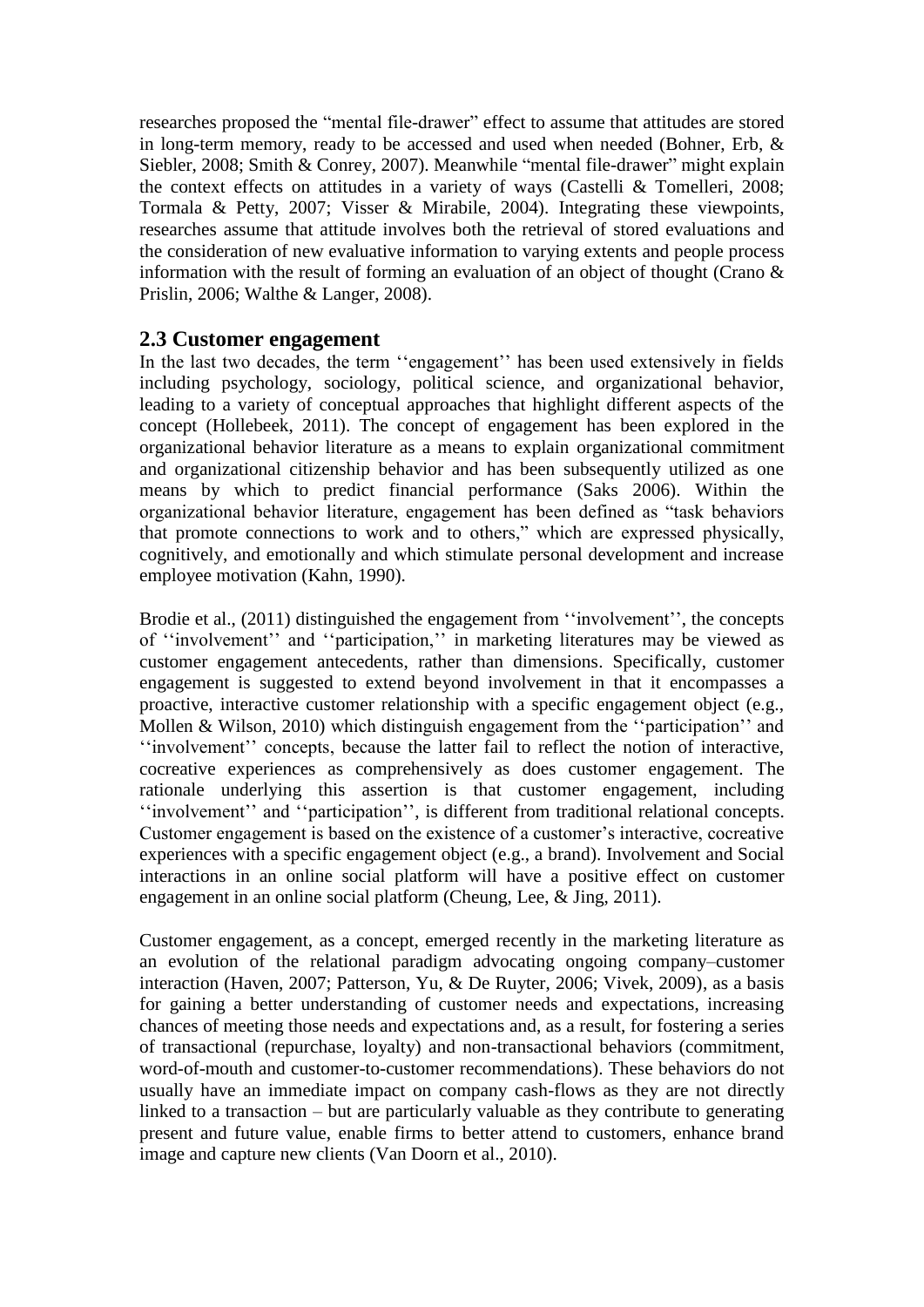### **2.4 eWOM**

Arndt (1967) defined Word-of-mouth (WOM) as an informal communications among consumers about the ownership, usage, or characteristics of products and services, including their sellers. Later, researchers made lots of effort to try to figure out the mechanism of WOM spreading. Early studies used psychological properties (e.g., customer satisfaction) to predict WOM behaviors (Swan & Oliver, 1989); the motivations for altruism, involvement, and self- enhancement are also conducive to generating positive WOM (Sundaram, Mitra, & Webster, 1998).

The term electronic word-of-mouth (eWOM) has been defined as "any positive or negative statement made by potential, actual, or former customers about a product or company, which is made available to a multitude of people and institutions via the Internet" in the most cited article of eWOM (Hennig-Thurau, Gwinner, Walsh, & Gremler, 2004). Prior research has focused on eWOM as a signal of product quality, a dimension of product reputation(Amblee  $\&$  Bui, 2011). Recently, study regards eWOM as spreading behaviors which consumers post their personal experiences (e.g., online review; arguments; recommendations) of specific products or services and generate convictive effects on the targeted receivers by using the internet(Shih, Lai, & Cheng, 2013).

Chu and Kim (2011) indicated that eWOM in SNSs (i.e., Social Network Sites) conceptually included three aspects: opinion seeking, opinion giving and opinion passing. When consumers making a purchase decision, some of them are more likely to search for information and advices from others because of they had a high level of opinion seeking behavior (Flynn, Goldsmith, & Eastman, 1996). In contrast the opinion leaders who with a high level of opinion giving behavior may cause significant influence on others' behavior and attitude by spreading their comments (Feick & Price 1987). Dellarocas (2003), Norman and Russell (2006) argued that under the online social context, opinion passing behavior could easy reach to the receivers since the multidirectional communications on the internet is quite a common thing. Hence, Chu and Kim (2011) pointed out that opinion passing behavior is a supplement concept of eWOM in SNSs.

### **2.5 Critique**

The preceding literature review reflects a substantial amount of research on the subjects of WeChat, attitude, customer engagement, and eWOM. Scholars in Mainland China showed enormous enthusiasm in study WeChat, the research topics including: the commercial potential of WeChat, CRM in WeChat, etc. However, most of the articles have its basis in practice rather than in theory or empirical research, after search Wanfang Data and CNKI, no empirical study of WeChat was found in these databases, and researchers didn't figure out the mechanism of social media commerce in WeChat till now. According to marketing literatures, attitude is a predictor of consumers' behavior, however, one of the major drawbacks of these studies is the failure to address how attitude influence customer engagement and eWOM behavior. Hollebeek (2011) indicated that the specific types of engagement antecedents, or drivers, are limited to date. Very few researches focus on the concept of customer online social media engagement, and it understood in a very vague and unsystematic way. Little theory-guided research has been undertaken to understand the nature of customer engagement, and its antecedents and consequences in the specific context of online social platforms (Cheung et. al., 2011). Most studies regard eWOM as an antecedent of expectation, perception, behavioral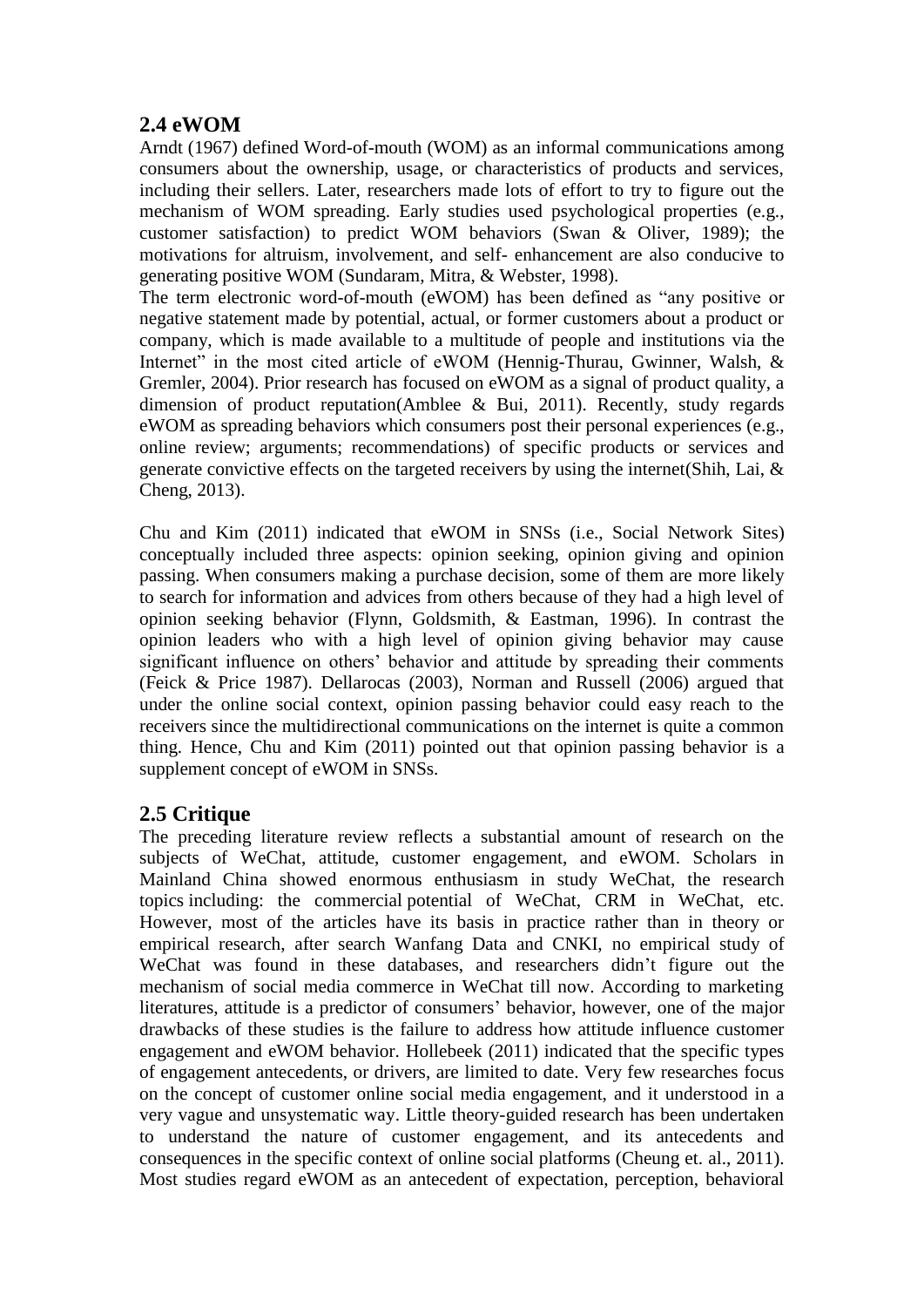intention, and behavioral intention, in contract, not many scholars emphasize eWOM as an outcome variable in their conceptual frameworks, and the communication process and communication effectiveness of eWOM are still not clear. Hence, our study will endeavor to bridge these gaps by figuring out the relationships among attitude, customer engagement and eWOM in the context of WeChat.

## **3. Research framework**

### **3.1 Relationship between attitude and customer engagement**

According to Saks (2006), engagement is argued to be positively related to individuals' attitudes. Numerous evidences demonstrated that attitudes guide the processing of information and influence behavior(Bohner & Dickel, 2011); it also determine what people see, hear, think, and do things (Allport, 1935). Calder and Malthouse (2008) indicated that ''media engagement'' is ''the sum of the motivational experiences consumers have with a media product''; and the experiences could be customer's attitudes toward online social media platform.

Schaufeli, Salanova, González-Romá, and Bakker (2002) indicated that engagement is a "pervasive affective-cognitive state that is not focused on any particular object, event, individual or behavior". The dyadic view also presumes the affective and cognitive dimensions to be independent variables that affect behavioral intention(Yang & Yoo, 2004). Mollen and Wilson (2010) argued that online brand engagement is the customer's cognitive and affective commitment to an active relationship with the brand as personified by the website or other computer-mediated entities designed to communicate brand value.

Overall, there seems to be some evidence to indicate that attitudes will affect customer engagement. Therefore, the following hypotheses are formulated to explore the relationships between attitude and customer engagement in the context of online social media:

H1a. Brand (product) related affective attitudes positively influences vigor H1b. Brand (product) related affective attitudes positively influences absorption H1c. Brand (product) related affective attitudes positively influences dedication

H2a. Social media platform related affective attitudes positively influences vigor H2b. Social media platform related affective attitudes positively influences absorption H2c. Social media platform related affective attitudes positively influences dedication

H3a. Brand (product) related cognitive attitudes positively influences vigor

H3b. Brand (product) related cognitive attitudes positively influences absorption

H3c. Brand (product) related cognitive attitudes positively influences dedication

H4a. Social media platform related cognitive attitudes positively influences vigor H4b. Social media platform related cognitive attitudes positively influences absorption

H4c. Social media platform related cognitive attitudes positively influences dedication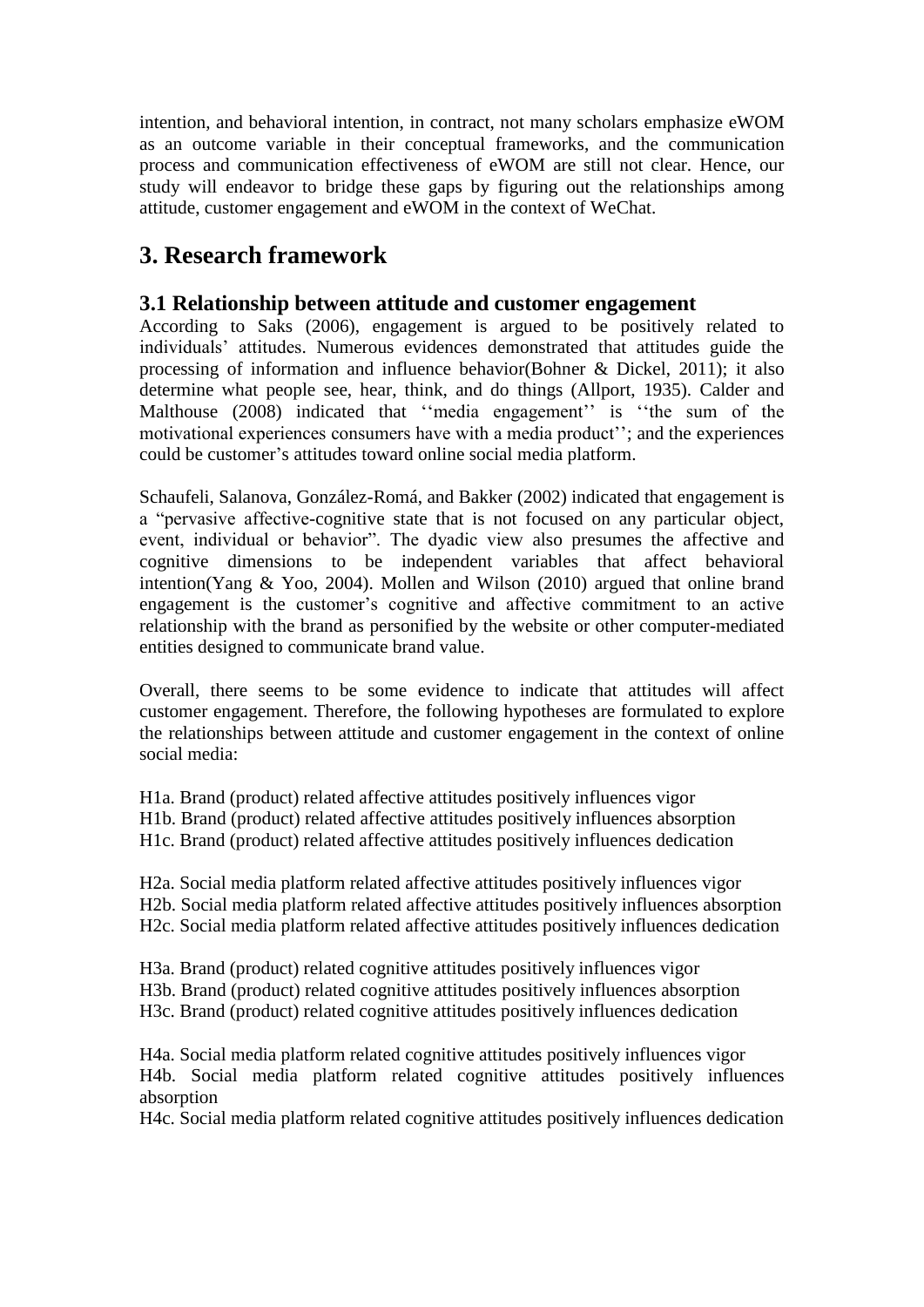### **3.2 Relationship between attitude and eWOM**

Sherif and Hovland (1961) suggested that judgments of objects can be affected by contextual factors eWOM. In some situations, the same person could have contradictory beliefs about a brand, being also positive about it in some situations, and negative in other situations; starting from these beliefs, a consumer could develop certain feelings (e.g., attitude) towards a brand or product; in accordance with these feelings, a consumer will manifest behavioral (e.g., eWOM) intention directed to a specific brand or product; in other word a good impression and a positive attitude will reflect in a positive evaluation of the brand or product(Alina, 2013). Studies pointed out that engaged customers may experience confidence in the brand, belief in its integrity, pride in the brand, and a passion for it (McEwen, 2001; McEwen, 2004; McEwen and Fleming 2003). Saks (2006) argued that engagement positively related to individuals' intentions and behaviors.

Social judgment theory assumed that people would judge and assimilate new information base on existing feelings, and existing attitudes which treated as a sort of behavior guiding framework significant affect the process of information (Meyers-Levy & Sternthal, 1993). When an assimilation effect occurs, judgments and contextual information are [correlated](http://en.wikipedia.org/wiki/Correlation_and_dependence) positively, i.e. a positive context stimulus results in a positive judgment, whereas a negative context stimulus results in a negative judgment (Schwarz, 2007).

Given the discussion above, following hypotheses are formulated to explore the relationships between attitude and customer engagement. Thus, following hypotheses are formulated to figure out the relationships between attitude and eWOM in the context of online social media:

- H5a. Brand (product) related affective attitudes positively influences opinion seeking
- H5b. Brand (product) related affective attitudes positively influences opinion giving
- H5c. Brand (product) related affective attitudes positively influences opinion passing
- H6a. Social media platform related affective attitudes positively influences opinion seeking
- H6b. Social media platform related affective attitudes positively influences opinion giving
- H6c. Social media platform related affective attitudes positively influences opinion passing
- H7a. Brand (product) related cognitive attitudes positively influences opinion seeking
- H7b. Brand (product) related cognitive attitudes positively influences opinion giving
- H7c. Brand (product) related cognitive attitudes positively influences opinion passing
- H8a. Social media platform related cognitive attitudes positively influences opinion seeking
- H8b. Social media platform related cognitive attitudes positively influences opinion giving
- H8c. Social media platform related cognitive attitudes positively influences opinion passing

### **3.3 Relationship between customer engagement and eWOM**

Brodie et al (2011) identify that engaged customers play a key role in viral marketing activity by providing referrals and recommendations for specific products, services, or brands to others(Brodie et al., 2011). Similarly, for repeat purchase to happen, the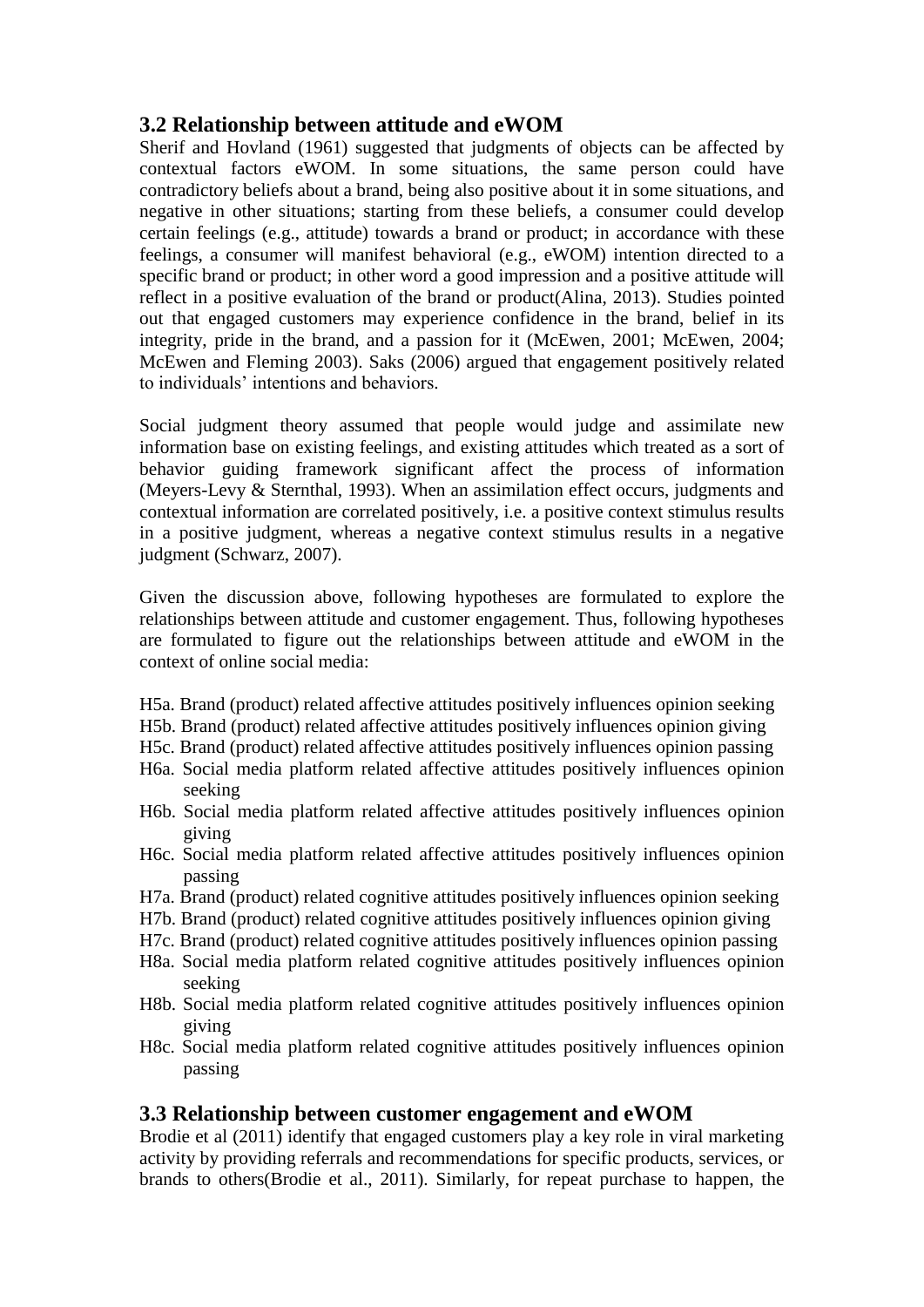marketer not only has to keep the brand salient in the consumer's mind but also has to keep the customer 'engaged' to the brand; the customer should not only be satisfied with the product but should also be willing to promote, defend and do battle with others, on behalf of the product (Tripathi, 2009). eWOM could be considered as one of these promotion behaviors. Beside, Vivek, Beatty, and Morgan (2012) suggested that customer is positively associated with an individual's word-of-mouth activity.

Bowden (2009) argued that emotional bonds within a brand-relationship ultimately drive repeat patronage and WOM recommendation. Chu and Kim (2011) indicated that relational bond between consumers and online consumer discussion forums, should play a key role in shaping eWOM behaviors. Cheung et al., (2011) suggest that a customer willing to invest physical, cognitive and emotional effort into an online platform will also have a higher propensity to spread word-of-mouth communication about it. Further more, if a customer is willing to invest personal energy (physically, emotionally, and cognitively) into an online social platform, he or she will have a higher propensity to participate in activities on the online social platform, as well as to spread word-of-mouth communication about the platform (Cheung et al., 2011).

From these perspectives, it is reasonable to argue that customer engagement will affect eWOM. Hence, following hypotheses are formulated to explore the relationships between customer engagement and eWOM in the context of online social media:

H9a. Vigor positively influences opinion seeking H9b. Vigor positively influences opinion giving H9c. Vigor positively influences opinion passing H10a. Absorption positively influences opinion seeking H10b Absorption positively influences opinion giving H10c. Absorption positively influences opinion passing H11a. Dedication positively influences opinion seeking H11b. Dedication positively influences opinion giving H11c. Dedication positively influences opinion passing

#### **3.4 Mediating role of customer engagement**

To this point, we have argued affective attitude and cognitive attitude will guide the processing of information and influence behavior. Cheung et al., (2011) suggested that if a customer is willing to invest personal energy (physically, emotionally, and cognitively) into an online social platform, he or she will have a higher propensity to participate in activities on the online social platform, as well as to spread word-of-mouth communication about the platform. Indeed, researchers indicated that customer engagement may be manifested cognitively, affectively, behaviorally, or socially, the cognitive and affective elements of customer engagement incorporate the experiences and feelings of customers (Vivek, Beatty, & Morgan, 2012). Hence we argued here that customer engagement plays an important role in explaining the relationships among attitude and eWOM. In other word, we have implicitly described a model in which customer engagement mediates relationships between compound attitudes and eWOM behavior. Thus, we posit the following hypothesis: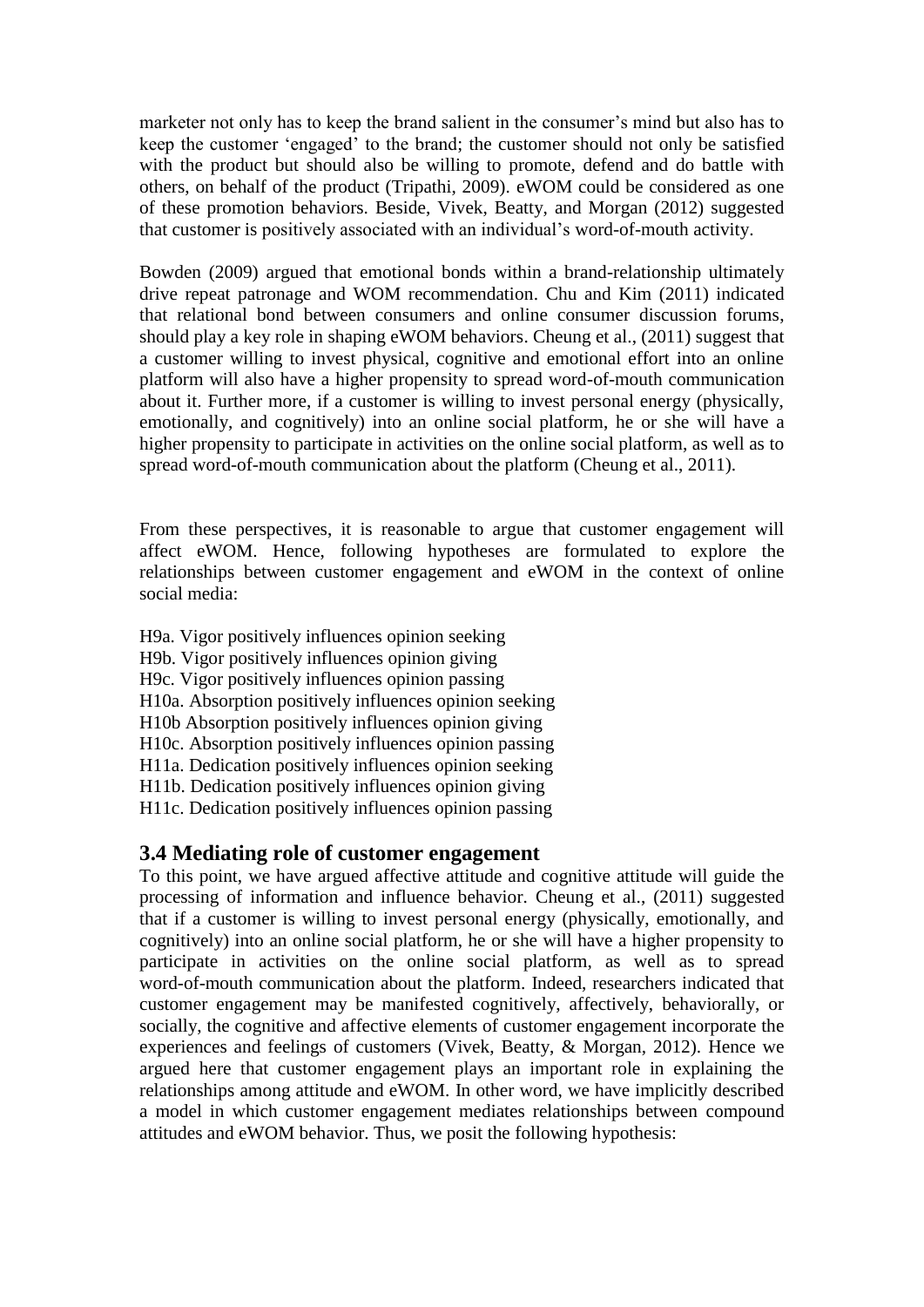H12. Customer engagement mediates the relationship between compound attitudes and eWOM behavior

# **4. Conclusions and discussions**

#### **4.1 Conclusions**

This research examined the relationships among compound attitude, customer engagement and eWOM in the context of WeChat. We analyzed these relationships in different dimensional levels, the results from structural equation model indicated that Brand (product) related affective attitudes positively influences vigor, absorption, dedication, opinion giving, and opinion seeking; social media platform related affective attitudes are positively associated with vigor, absorption, dedication, opinion giving, and opinion passing; Brand (product) related cognitive attitude positively influences vigor, absorption, opinion seeking, opinion giving, and opinion passing; social media platform related cognitive attitude are positively associated with vigor, absorption, dedication, opinion seeking, opinion giving, and opinion passing; vigor positively influences opinion seeking and opinion passing; absorption are positively associated with opinion seeking, opinion giving and opinion passing; dedication positively influences opinion seeking and opinion passing. Beside, we also concerned that whether or not customer engagement mediates the relationship between compound attitudes and eWOM behaviors.

### **4.2 Theoretical contributions**

Theory of reasoned action, social cognitive theory, theory of planned behavior, and decomposed theory of planned behavior model indicated that attitudes directly link to behavior intention or behaviors (Ajzen, 1991; Ajzen, & Fishbein, 1980; Bandura, 2001; Shih, & Fang, 2004). Our research reinforced these theories by empirically demonstrating the relationships between compound attitude and eWOM. Further more, we found that in the context of WeChat, Brand (product) related affective attitude are not positively associated with opinion passing and Social media platform related affective attitude are not positively associated opinion seeking.

Our study enhanced the understanding of compound attitudes, customer engagement, and eWOM behaviors by delineating the eWOM process in WeChat. We empirically investigated the customer engagement as an important antecedent for eWOM behaviors in the context of online social media, which is lack of empirical evidence before. What more, the empirical evidence indicated that compound attitudes which consist by brand related attitudes and social media related attitudes are convictive to predict customer engagement behavior. Accordingly, our conceptual model is representative in the emerging online social media platforms.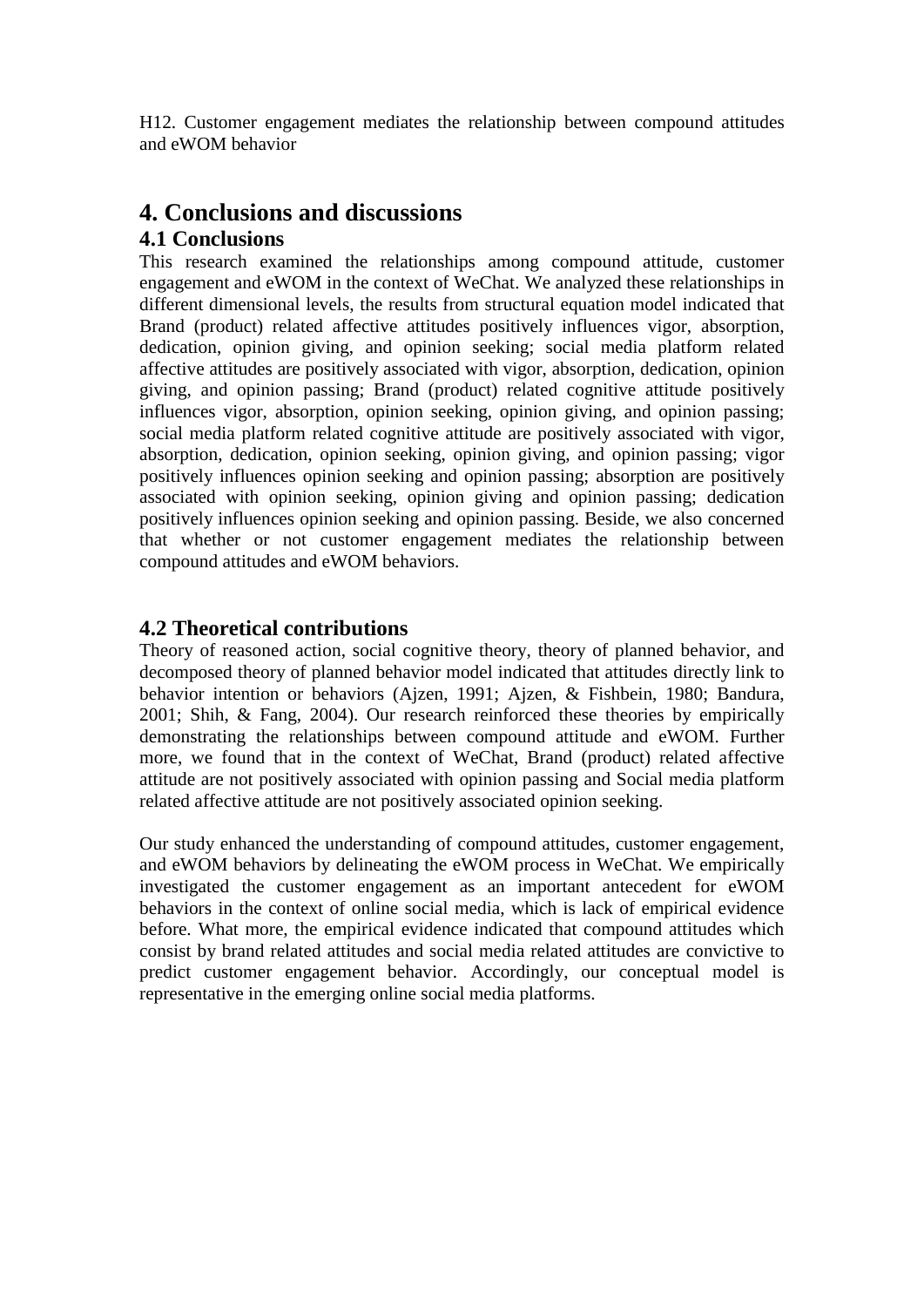#### Figure 3.1 Research model

#### Compound attitudes



Note. AA\_B = brand (product) related affective attitudes, AA\_S = social media platform related affective attitudes, CA\_B = brand (product) related cognitive attitudes, CA\_S = social media platform related cognitive attitudes,  $OS =$  opinion seeking,  $OG =$  opinion giving,  $OP =$  opinion passing.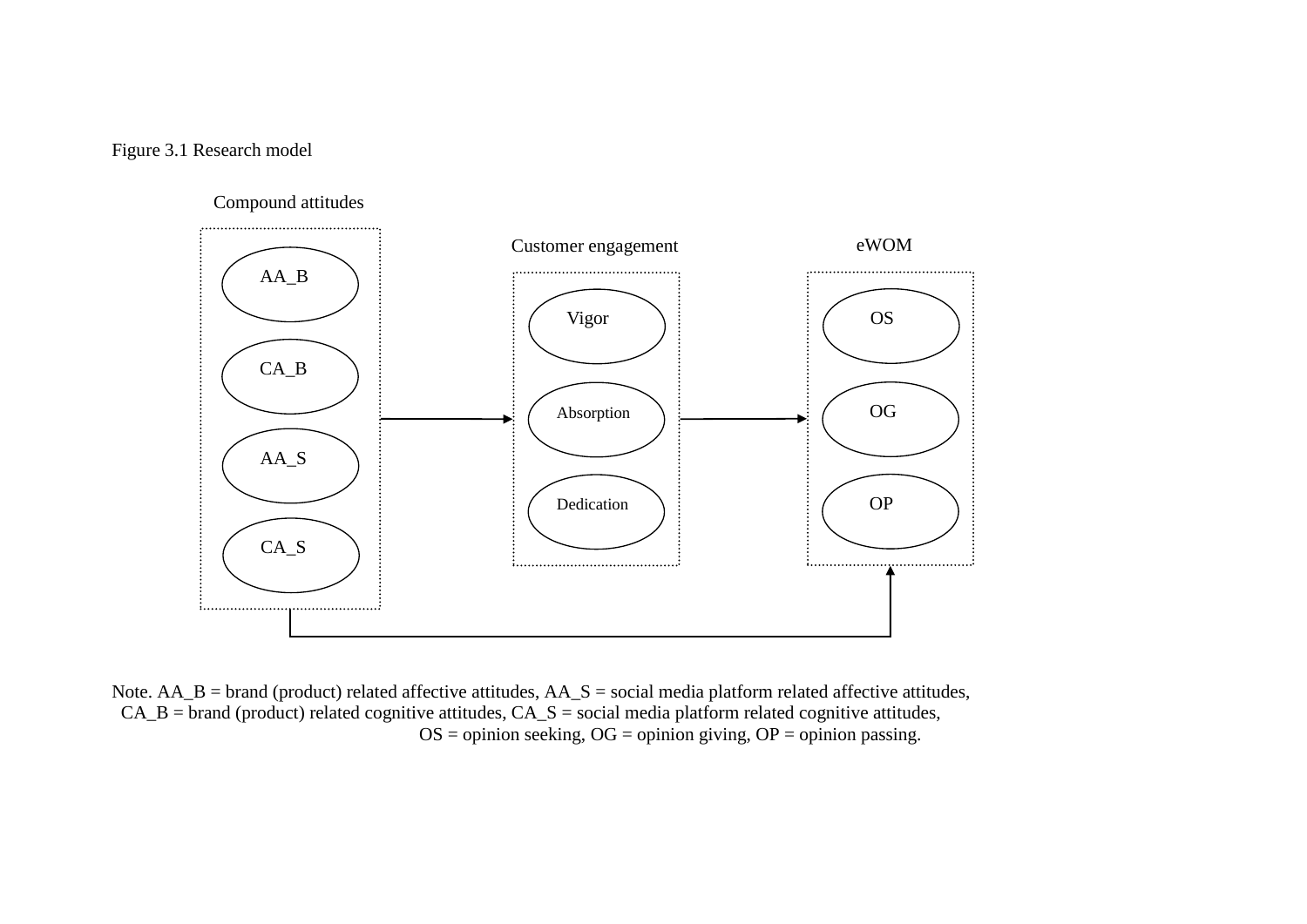### *References*

- Abdi, H., & Williams, L. J. (2010). Principal component analysis. Wiley Interdisciplinary Reviews: Computational Statistics, 2(4), 433-459.
- Ajzen, I. (1991). The theory of planned behavior. Organizational behavior and human decision processes, 50(2), 179-211.
- Ajzen, I., & Fishbein, M. (1980). Understanding attitudes and predicting social behaviour.
- Allport GW. 1935. Attitudes. In Handbook of Social Psychology, ed. C Murchinson, pp. 798–844. Worcester, MA: Clark Univ. Press
- Alina, G. (2013). Factors responsible for consumer's attitude towards advergames. Annals of the University of Oradea, Economic Science Series, 22(1).
- Alwitt, L. F., & Prabhaker, P. R. (1994). Identifying who dislikes television advertising: Not by demographics alone. Journal of Advertising research.
- Argyriou, E., & Melewar, T. C. (2011). Consumer attitudes revisited: a review of attitude theory in marketing research. International Journal of Management Reviews, 13(4), 431-451.
- Arndt, J. (1967). Role of product-related conversations in the diffusion of a new product. Journal of marketing Research, 291-295.
- Arussy, L. (2010). Customer Engagement. Sales & Service Excellence, 10(9), 5.
- Bagozzi, R. P., & Burnkrant, R. E. (1979). Attitude organization and the attitude–behavior relationship. Journal of Personality and Social Psychology,37(6), 913.
- Balasubramanian, S., Peterson, R. A., & Jarvenpaa, S. L. (2002). Exploring the implications of m-commerce for markets and marketing. Journal of the academy of Marketing Science, 30(4), 348-361.
- Bampo, M., Ewing, M. T., Mather, D. R., Stewart, D., & Wallace, M. (2008). The effects of the social structure of digital networks on viral marketing performance. Information Systems Research, 19(3), 273-290.
- Bandura, A. (2001). Social cognitive theory: An agentic perspective. Annual review of psychology, 52(1), 1-26.
- Baron, R. M., & Kenny, D. A. (1986). The moderator–mediator variable distinction in social psychological research: Conceptual, strategic, and statistical considerations. Journal of personality and social psychology,51(6), 1173.
- Beattie, A. (2013). Marketers eye WeChat. Advertising Age, 84(8), 20.
- Bentler, P. M. (1990). Comparative fit indexes in structural models.Psychological bulletin, 107(2), 238.
- Berger, J., & Iyengar, R. (2013). Communication channels and word of mouth: How the medium shapes the message. Journal of
- Brynjolfsson, E., & Smith, M. D. (2000). Frictionless commerce? A comparison of Internet and conventional retailers. Management Science,46(4), 563-585.
- Byrne, B. M. (2013). Structural equation modeling with LISREL, PRELIS, and SIMPLIS: Basic concepts, applications, and programming. Psychology Press.
- Calder, B. J., & Malthouse, E. C. (2008). Media engagement and advertising effectiveness. Kellogg on advertising and media, 1-36.
- Campanelli, Melissa (2007), ''Engagement is the Next Phase in Mar- keting Communications: Experian Summit,'' 18 January, (Accessed April 16, 2010), Available at http://www.dmnews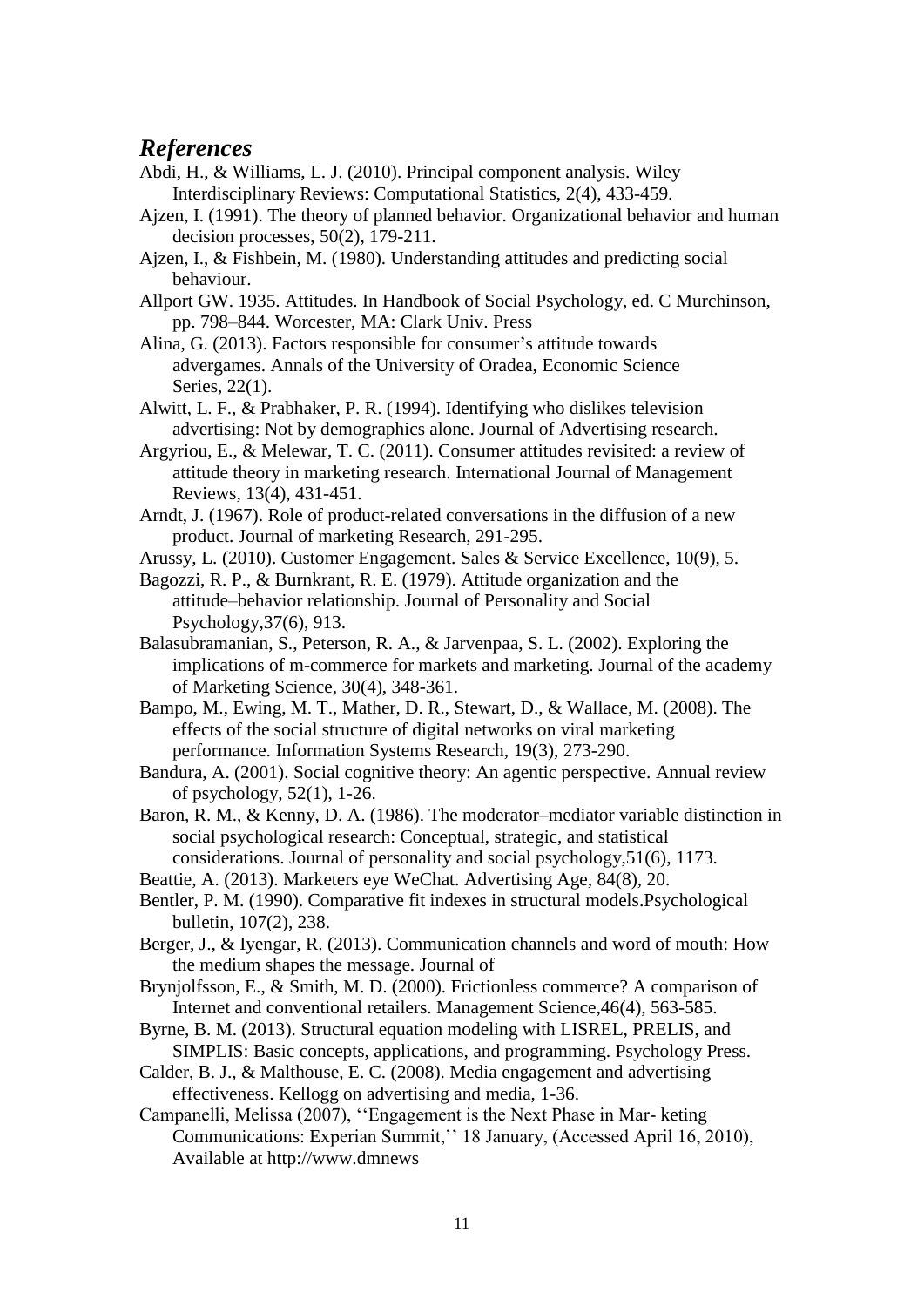.com/Engagement-is-next-phase-in-marketing-communications-Experian-summit/article/94175/

- Carlson, [N. R.,](http://www.amazon.ca/s/186-8262437-0790653?_encoding=UTF8&field-author=Neil%20R.%20Carlson&search-alias=books-ca) Buskist, [W.,](http://www.amazon.ca/s/186-8262437-0790653?_encoding=UTF8&field-author=William%20Buskist&search-alias=books-ca) Heth, [C. D., &](http://www.amazon.ca/s/186-8262437-0790653?_encoding=UTF8&field-author=C.%20Donald%20Heth&search-alias=books-ca) Schmaltz, [R. \(](http://www.amazon.ca/s/186-8262437-0790653?_encoding=UTF8&field-author=Rod%20Schmaltz&search-alias=books-ca)2009). Psychology: The Science of Behaviour. Pearson Education Canada; 4th edition (Jan. 9 2009)
- Carmines, E. G., & Zeller, R. A. (Eds.). (1979). Reliability and validity assessment (Vol. 17). Sage.
- Castelli, L., & Tomelleri, S. (2008). Contextual effects on prejudiced attitudes: When the presence of others leads to more egalitarian responses. Journal of Experimental Social Psychology, 44(3), 679-686.
- Chang, W., & Chang, I. (2013). An Investigation of Students ' Motivation to Learn and Learning Attitude Affect the Learning Effect : A Case Study on Tourism Management Students, 16(3), 457–463.
- Changping, L. (2014). Technology, transparency and traditional media: how Weibo and Wechat are breaking the information monopoly.(The State of Journalism in China)(Column). Nieman Reports, (1), 28.
- Chatterjee, P. (2001), "Online Reviews: Do consumers use them?", Advances in Consumer Research, 28, 129-133.
- Crites, S. L., Fabrigar, L. R., & Petty, R. E. (1994). Measuring the affective and cognitive properties of attitudes: Conceptual and methodological issues.Personality and Social Psychology Bulletin, 20(6), 619-634.
- Cunningham, W. A., Zelazo, P. D., Packer, D. J., & Van Bavel, J. J. (2007). The iterative reprocessing model: A multilevel framework for attitudes and evaluation. Social Cognition, 25(5), 736-760.
- De Bruyn, A., & Lilien, G. L. (2008). A multi-stage model of word-of-mouth influence through viral marketing. International Journal of Research in Marketing, 25(3), 151-163.
- De Kerckhove, A. (2002). Building brand dialogue with mobile marketing.Young Consumers: Insight and Ideas for Responsible Marketers, 3(4), 37-42.
- Dellarocas, C., Awad, N., & Zhang, M. (2005). Using online ratings as a proxy of word-of-mouth in motion picture revenue forecasting.
- Dennison, G.; Bourdage-Braun, S.; and Chetuparambil, M. Social com- merce defined. White Paper, IBM Systems Technology Group, Research Triange Park, NC, 2009.
- Dellarocas, C. (2003). The digitization of word of mouth: Promise and challenges of online feedback mechanisms. Management science, 49(10), 1407-1424.
- Diamantopoulos, A., Siguaw, J. A., & Siguaw, J. A. (2000). Introducing LISREL: A guide for the uninitiated. Sage.
- Doh, S.-J., & Hwang, J.-S. (2009). How consumers evaluate eWOM (electronic word-of-mouth) messages. Cyberpsychology & behavior : the impact of the Internet, multimedia and virtual reality on behavior and society, 12(2), 193–7. doi:10.1089/cpb.2008.0109
- Ducoffe, R. H. (1996). Advertising value and advertising on the web. Journal of advertising research, 36, 21-36.
- Eagly, A. H., & Chaiken, S. (2007). The advantages of an inclusive definition of attitude. Social Cognition, 25(5), 582-602.
- Eckler, P., & Bolls, P. (2011). Spreading the virus: Emotional tone of viral advertising and its effect on forwarding intentions and attitudes. Journal of Interactive Advertising, 11(2), 1-11.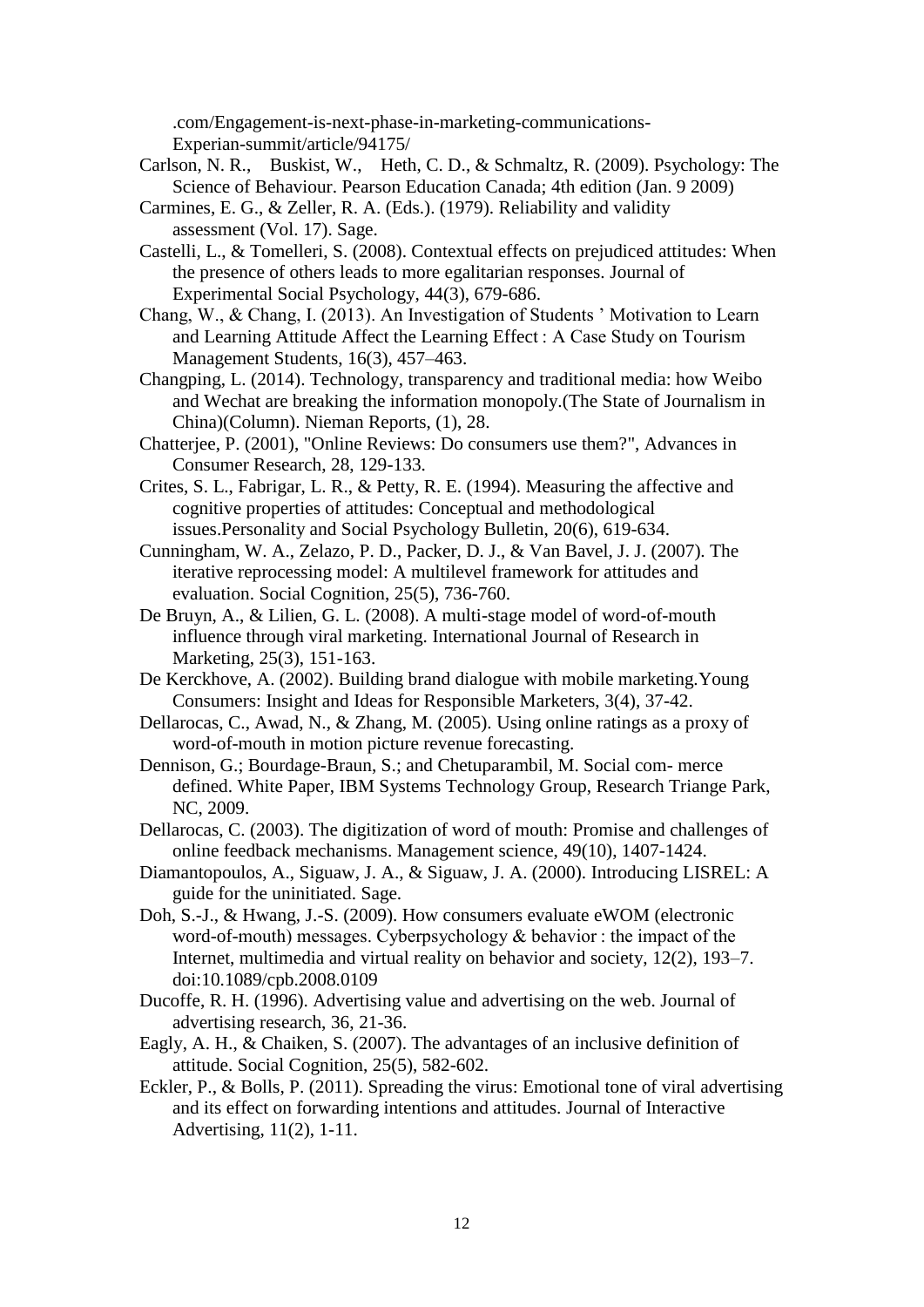- Edison, S. W., & Geissler, G. L. (2005). An investigation of negative word-of-mouth communication among market mavens. Journal of Marketing Communications, 11(2), 73-94.
- Engel, J.F., Blackwell, R.D. & Kegerreis, R.J. (1969) How information is used to adopt an innovation. Journal of Advertising Research, 9(4), pp. 3–8.
- Fazio RH. 2007. Attitudes as object-evaluation associations of varying strength. Soc. Cogn. 25:603–37
- Feick, L. F., & Price, L. L. (1987). The market maven: A diffuser of marketplace information. The Journal of Marketing, 83-97.
- Festinger, L. (1962). A theory of cognitive dissonance (Vol. 2). Stanford university press.
- Flynn, L. R., Goldsmith, R. E., & Eastman, J. K. (1996). Opinion leaders and opinion seekers: two new measurement scales. Journal of the Academy of Marketing Science, 24(2), 137-147.
- Foley, M. (2006). Measuring the turn-on. In AAAA/ARF Consumer Engagement Conference, September (pp. 27-28).
- Gambetti, R. C., & Graffigna, G. (2010). The concept of engagement: a systematic analysis of the ongoing marketing debate.(Report). International Journal Of Market Research, (6), 801.
- Gao, Y. (2004). Appeal of online computer games: A user perspective.Electronic Library, 22(1), 74-78.
- Gawronski, B., & Bodenhausen, G. V. (2007). Unraveling the processes underlying evaluation: Attitudes from the perspective of the APE model.Social Cognition, 25(5), 687-717.
- Ghuneim, M., Salomon, S., & Katsunuma, M. (2008). Terms of engagement-Measuring the active consumer.
- Gilly, M.C., Graham, J.L., Wolfinbarger, M.F. & Yale, L.J. (1998) A dyadic study of interpersonal information search. Journal of the Academy of Marketing Science, 26(2), pp. 83–100. Goldsmith,
- Goldsmith, R. E., & Horowitz, D. (2006). Measuring motivations for online opinion seeking. Journal of interactive advertising, 6(2), 1-16.
- Gong, P. (2013). How to use WeChat Official Accounts to conduct service marketing. [Modern Marketing.](http://c.g.wanfangdata.com.hk.libezproxy.must.edu.mo/Periodical-xiandaiyx.aspx) 10, 42-43 (in Chinese)
- Gruen, T. W., Osmonbekov, T., & Czaplewski, A. J. (2006). eWOM: The impact of customer-to-customer online know-how exchange on customer value and loyalty. Journal of Business Research, 59(4), 449–456. doi:10.1016/j.jbusres.2005.10.004
- Ha, H. Y. (2004). Factors influencing consumer perceptions of brand trust online. Journal of Product & Brand Management, 13(5), 329-342.
- Hair, J. F., Black, W. C., Babin, B. J., & Anderson, R. E., (2010). Multivariate data analysis : A global perspective. New Jersey, Pearson Prentice Hall, pp666-669
- Harris, Jodi (2006), ''Consumer Engagement: What Does It Mean?'' (Accessed January 8, 2010), Available at http://www.imediaconnection.com/content/9729.imc
- Harter, J. K., Schmidt, F. L., & Hayes, T. L. (2002). Business-unit-level relationship between employee satisfaction, employee engagement, and business outcomes: a meta-analysis. Journal of applied psychology, 87(2), 268.
- Haven, B. (2007). Marketing's New Key Metric: Engagement. Marketing.
- Heath, Robert (2007), ''How Do We Predict Advertising Attention and Engagement?,'' University of Bath School of Management Working Paper Series (2007.09), 19 December, University of Bath, (Accessed March 11, 2010),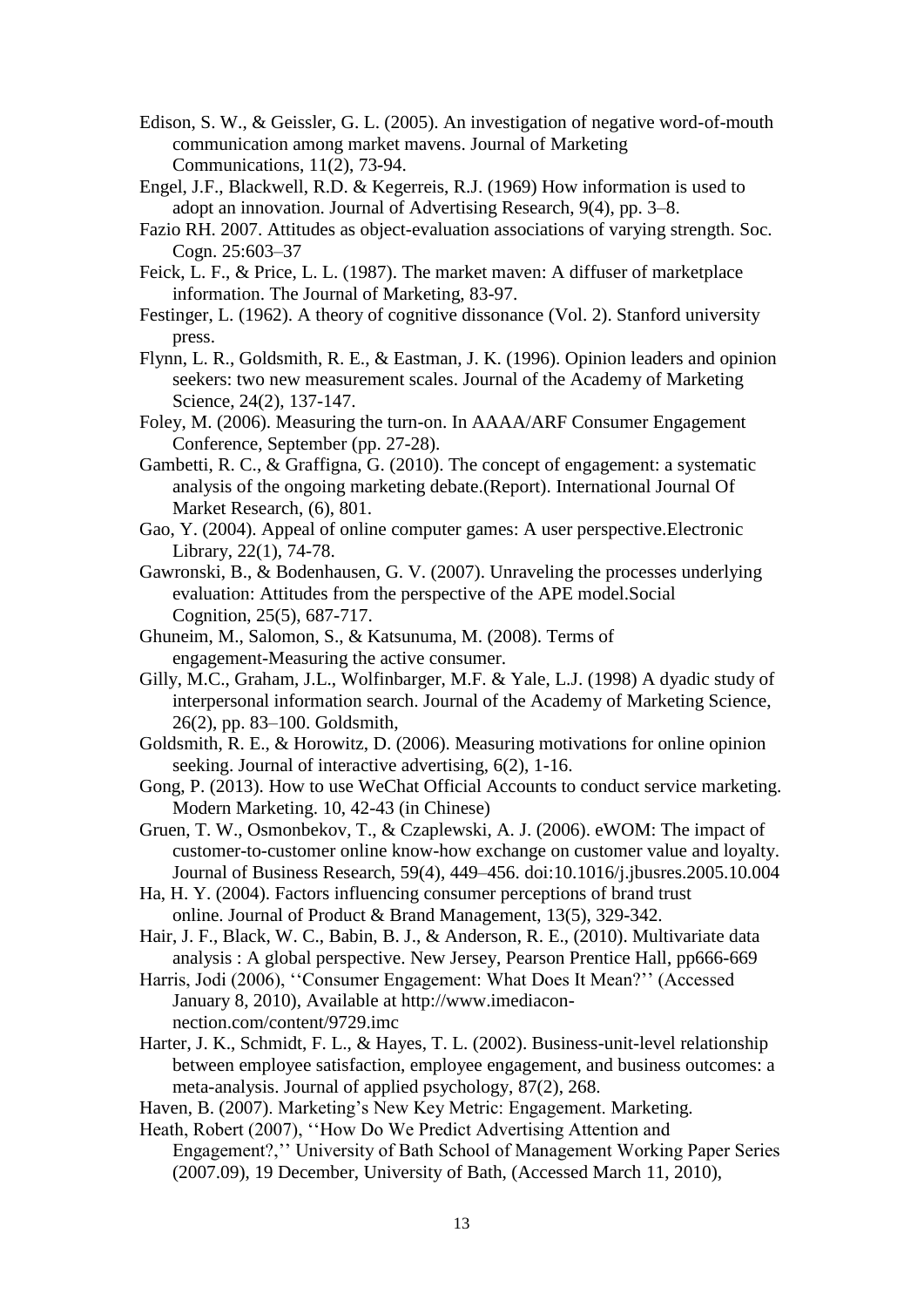Available at Opus Online Publications Store [Online], http://opus.bath.ac.uk/286/1/2007-09.pdf

- Hennig-Thurau, T., Gwinner, K. P., Walsh, G., & Gremler, D. D. (2004). Electronic word-of-mouth via consumer-opinion platforms: what motivates consumers to articulate themselves on the internet?. Journal of interactive marketing, 18(1), 38-52.
- Herr, P. M., Kardes, F. R., & Kim, J. (1991). Effects of word-of-mouth and product-attribute information on persuasion: An accessibility-diagnosticity perspective. Journal of Consumer Research, 454-462.
- HigginsET.1996. Knowledge activation: accessibility, applicability, and salience. In Social Psychology: Handbook of Basic Principles, ed. ET Higgins, AWKruglanski, pp. 173–98. New York: Guilford
- Hollebeek, L. D. (2011). Demystifying customer brand engagement: Exploring the loyalty nexus. Journal of Marketing Management, 27(7-8), 785-807.
- Holbrook, M. B., & Hirschman, E. C. (1982). The experiential aspects of consumption: consumer fantasies, feelings, and fun. Journal of consumer research, 132-140.
- Hooper, D., Coughlan, J., & Mullen, M. R. (2008). Structural equation modelling: Guidelines for determining model fit. Electronic Journal of Business Research Methods,  $6(1)$ .
- Hsu. SC. (2010). Correlation study between internalization of extrinsic motivation and self-determination in learning for Taiwan music students. Journal of Research on Elementary and Secondary Education, 17: 25-53.
- Ipe, M. (2008). Advergaming: An introduction. Advergaming and Ingame Advertising, 3-16.
- Jokšaitė, E., Banytė, J., & Virvilaitė, R. (2007). Relationship of consumer attitude and brand: emotional aspect. Engineering Economics, (2 (52), 65-77.
- Judd, C. M., & Kenny, D. A. (1981). Process analysis estimating mediation in treatment evaluations. Evaluation review, 5(5), 602-619.
- Kahn, W. A. (1990). Psychological conditions of personal engagement and disengagement at work. Academy of management journal, 33(4), 692-724.

Kaiser, H. F. (1974). An index of factorial simplicity. Psychometrika, 39(1), 31-36.

- Karpen, I. O., Bove, L. L., & Lukas, B. A. (2012). Linking Service-Dominant Logic and Strategic Business Practice A Conceptual Model of a Service-Dominant Orientation. Journal of Service Research, 15(1), 21-38.
- Keller, E., & Fay, B. (2012). Word-of-Mouth Advocacy: A New Key to Advertising Effectiveness. Journal of Advertising Research, 52(4), 459–464. doi:10.2501/JAR-52-4-459-464
- Kline, R. B. (2011). Principles and practice of structural equation modeling. Guilford press.
- Kim, S. S., & Son, J. Y. (2009). Out of dedication or constraint? A dual model of post-adoption phenomena and its empirical test in the context of online services. MIS quarterly, 33(1), 49-70.
- Kirmani, A., & Rao, A. R. (2000). No pain, no gain: A critical review of the literature on signaling unobservable product quality. Journal of marketing,64(2), 66-79.
- Klinger, E. (1971). Structure and functions of fantasy. Oxford, England: Wiley-Interscience. (1971). xiii 424 pp.
- Kolter, P. (2000) Marketing management, Englewood Cliffs, NJ: Prentice Hall.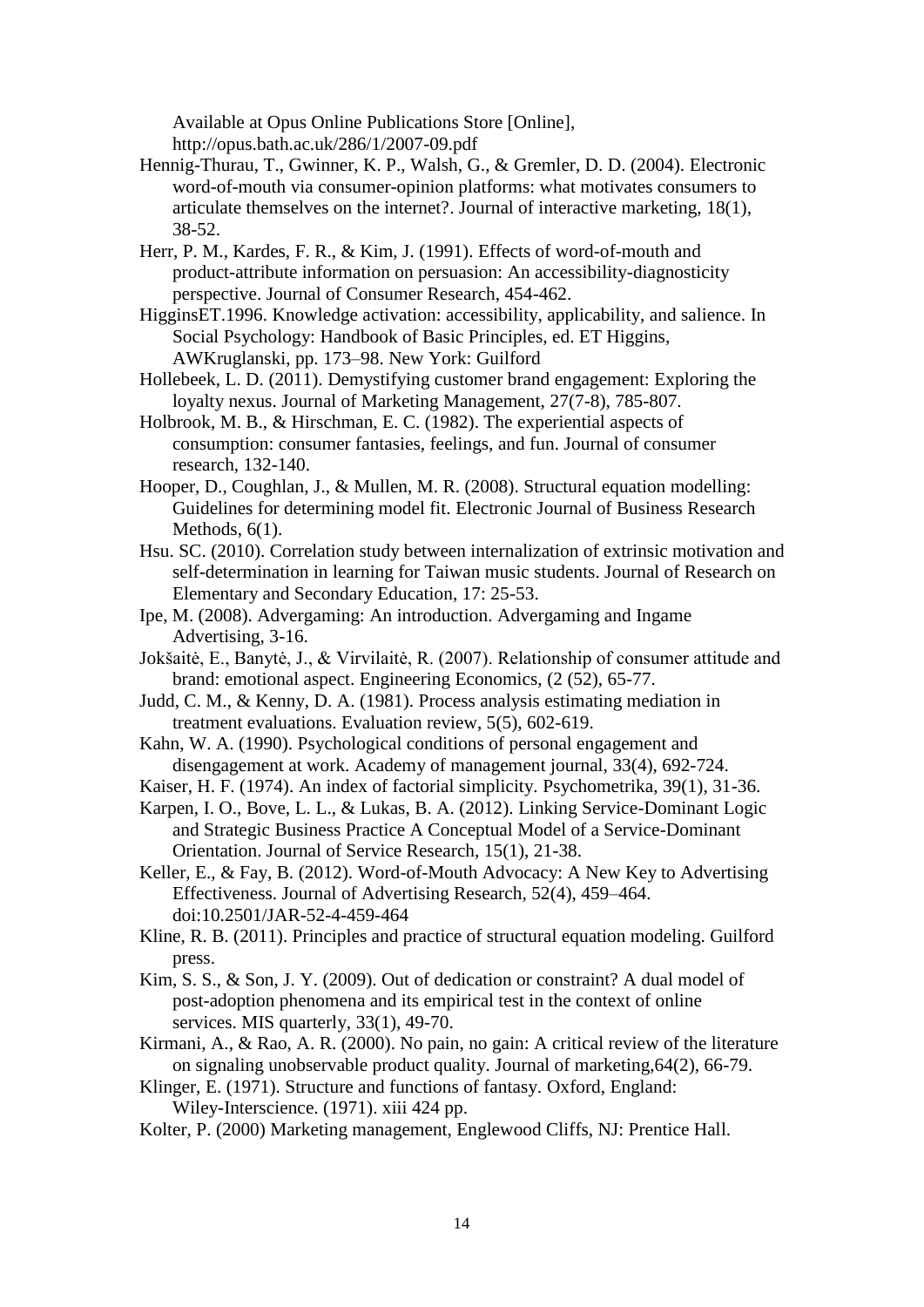- Kretchmer, S. B. (2004). Advertainment: The evolution of product placement as a mass media marketing strategy. Journal of Promotion Management,10(1-2), 37-54.
- Lamb, C. W., Hair Jr, J. F., & McDaniel, C. D. (2010). Essentials of marketing. Cengage Learning.
- Lawton, R., Conner, M., & McEachan, R. (2009). Desire or reason: predicting health behaviors from affective and cognitive attitudes. Health Psychology,28(1), 56.
- Ling, R. (2005). The sociolinguistics of SMS: An analysis of SMS use by a random sample of Norwegians. In Mobile Communications (pp. 335-349). Springer London.
- Lord, C. G., & Lepper, M. R. (1999). Attitude representation theory. Advances in experimental social psychology, 31, 265-344.
- MacKinnon, D. P., Lockwood, C. M., Hoffman, J. M., West, S. G., & Sheets, V. (2002). A comparison of methods to test mediation and other intervening variable effects. Psychological methods, 7(1), 83.
- MacKinnon, D. P., Lockwood, C. M., & Williams, J. (2004). Confidence limits for the indirect effect: Distribution of the product and resampling methods. Multivariate behavioral research, 39(1), 99-128.
- Mangold, W. G., & Faulds, D. J. (2009). Social media: The new hybrid element of the promotion mix. Business horizons, 52(4), 357-365.
- Martí-Parreño, J., Aldás-Manzano, J., Currás-Pérez, R., & Sánchez-García, I. (2013). Factors contributing brand attitude in advergames: Entertainment and irritation. Journal of Brand Management, 20(5), 374-388.
- McEwen, W. J (2001). The Engagement Imperative- How bonded are U.S. customers to the brands they use?. Gallup Management Journal
- McEwen, W. J (2004). Why satisfaction isn't satisfying. Gallup Management Journal.
- McEwen, W. J., & Fleming, J. H. (2003). Customer satisfaction doesn't count. Gallup Management Journal, 3(13), 03.
- Meyers-Levy, J., & Sternthal, B. (1993). A two-factor explanation of assimilation and contrast effects. Journal of marketing research, 359-368.
- Mittal, V., Kumar, P., & Tsiros, M. (1999). Attribute-level performance, satisfaction, and behavioral intentions over time: a consumption-system approach. The Journal of Marketing, 88-101.
- Mollen, A., & Wilson, H. (2010). Engagement, telepresence and interactivity in online consumer experience: Reconciling scholastic and managerial perspectives. Journal of Business Research, 63(9), 919-925.
- Mueller, E. (1957). Effects of consumer attitudes on purchases. The American Economic Review, 946-965.
- Neff, J. (2007). OMD proves the power of engagement. Advertising age,78(27), 3-3.
- Nunnally, J. C.(1978). Psychometric theory. McGraw-Hill. New York.
- Okazaki, S. (2004). How do Japanese consumers perceive wireless ads? A multivariate analysis. International Journal of Advertising, 23(4), 429-454.
- Okazaki, S. (2009). Social influence model and electronic word of mouth PC versus mobile internet. International Journal of Advertising, 28(3), 439-472.
- Oliver, R. L. (1980). A cognitive model of the antecedents and consequences of satisfaction decisions. Journal of marketing research, 460-469.
- Olson, J. M., & Zanna, M. P. (1993). Attitudes and attitude change. Annual review of psychology, 44(1), 117-154.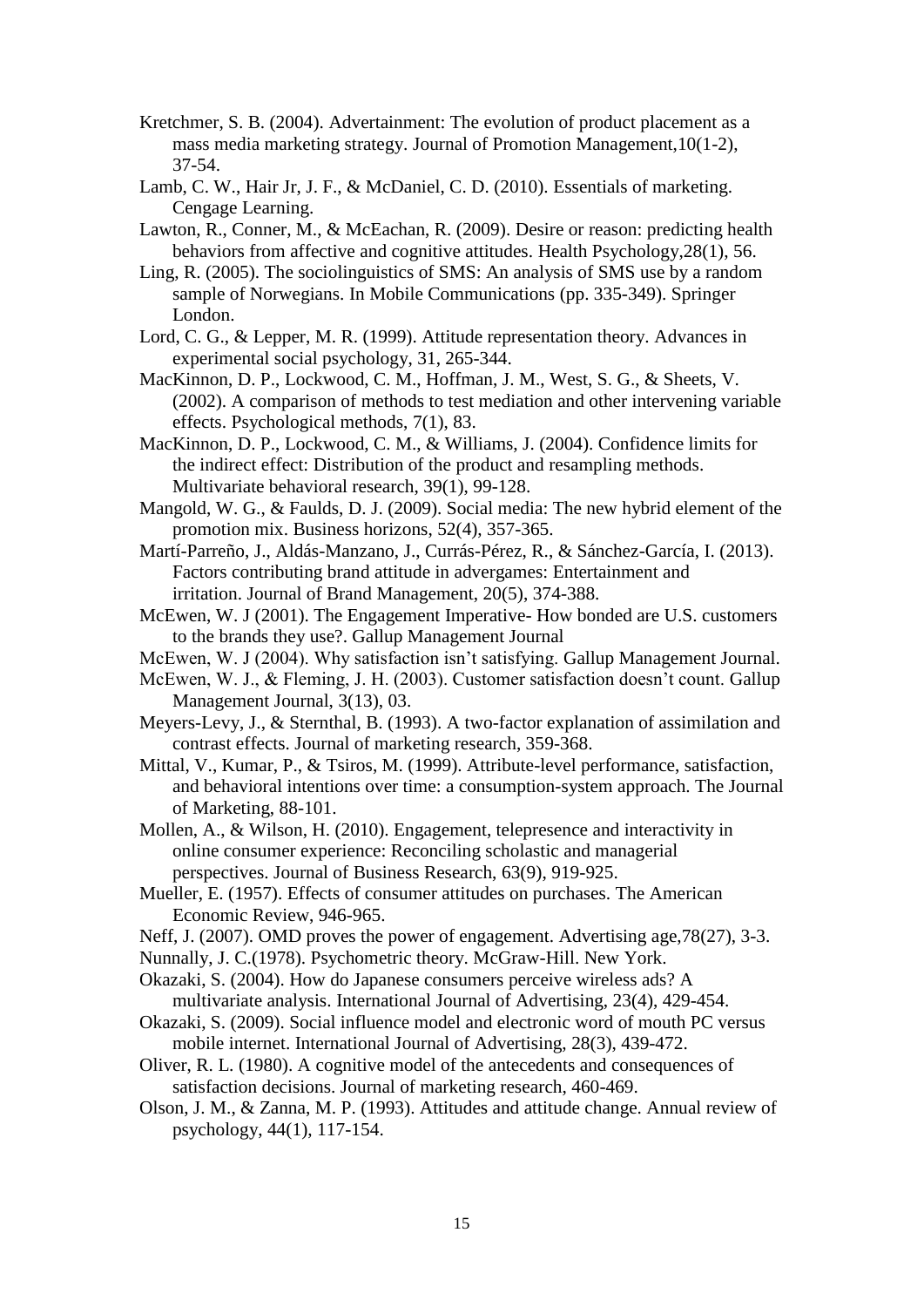- Patterson, P., Yu, T., & De Ruyter, K. (2006, December). Understanding customer engagement in services. In Advancing theory, maintaining relevance, proceedings of ANZMAC 2006 conference, Brisbane (pp. 4-6).
- Peppers, D., & Rogers, M. (2005). Return on customer: Creating maximum value from your scarcest resource. Random House Digital, Inc..
- Petty, R. E., Briñol, P., & DeMarree, K. G. (2007). The meta-cognitive model (MCM) of attitudes: Implications for attitude measurement, change, and strength. Social Cognition, 25(5), 657-686.
- Petty, R. E., Cacioppo, J. T., & Schumann, D. (1983). Central and peripheral routes to advertising effectiveness: The moderating role of involvement. Journal of consumer research, 10(2), 135.
- Rothschild, M. L. (1984). Perspectives on involvement: current problems and future directions. Advances in consumer research,11(1).
- Saks, A. M. (2006). Antecedents and consequences of employee engagement. Journal of Managerial Psychology, 21(7), 600-619.
- Salanova, M., Agut, S., & Peiró, J. M. (2005). Linking organizational resources and work engagement to employee performance and customer loyalty: the mediation of service climate. Journal of applied Psychology,90(6), 1217.
- Sato, N., & Kato, Y. (2005). Youth marketing in Japan. Young Consumers: Insight and Ideas for Responsible Marketers, 6(4), 56-60.
- Schwarz, N. (2007). Attitude construction: Evaluation in context. Social Cognition, 25(5), 638-656.
- Schaufeli, W. B., Salanova, M., González-Romá, V., & Bakker, A. B. (2002). The measurement of engagement and burnout: A two sample confirmatory factor analytic approach. Journal of Happiness studies, 3(1), 71-92.
- Schiffman, G. L., & Leslie, L. Kanuk. 2004. Consumer Behavior.
- Schreiber, J. B., Nora, A., Stage, F. K., Barlow, E. A., & King, J. (2006). Reporting structural equation modeling and confirmatory factor analysis results: A review. The Journal of Educational Research, 99(6), 323-338.
- Schwarz, N., & Bless, H. (2007). Mental construal processes: The inclusion/exclusion model. In [D. A. Stapel](http://en.wikipedia.org/wiki/Diederik_Stapel) & J. Suls (Eds.), Assimilation and contrast in Social Psychology (pp. 119-141). New York: Psychology Press.
- Sedgwick, P. (2012). Pearson's correlation coefficient. BMJ: British Medical Journal, 345.
- Sedley, R. (2006). 'Annual Online User/Customer Engagement Survey 2006.
- Sedley, R. (2008). Six theses on digital customer engagement in a troubled economy.
- Shevlin, Ron (2007a), ''Engagement Myopia,'' (Accessed May 25, 2010), Available at http://marketingroi.wordpress.com/2007/01/ 02/engagement-myopia/
- Shih, H., Lai, K., & Cheng, T. C. E. (2013). Informational and Relational Influences on Electronic Word of Mouth: An Empirical Study of an Online Consumer Discussion Forum. International Journal of Electronic Commerce, 17(4), 137–166. doi:10.2753/JEC1086-4415170405
- Shih, Y. Y., & Fang, K. (2004). The use of a decomposed theory of planned behavior to study Internet banking in Taiwan. Internet Research, 14(3), 213-223.
- Smith, E. R. (1992). The role of exemplars in social judgment. The construction of social judgments, 107-132.
- Smith, E. R. (1998). Mental representation and memory. The handbook of social psychology, Vols. 1 and 2 (4th ed.). , (pp. 391-445). New York, NY, US: McGraw-Hill, x, 1085 pp.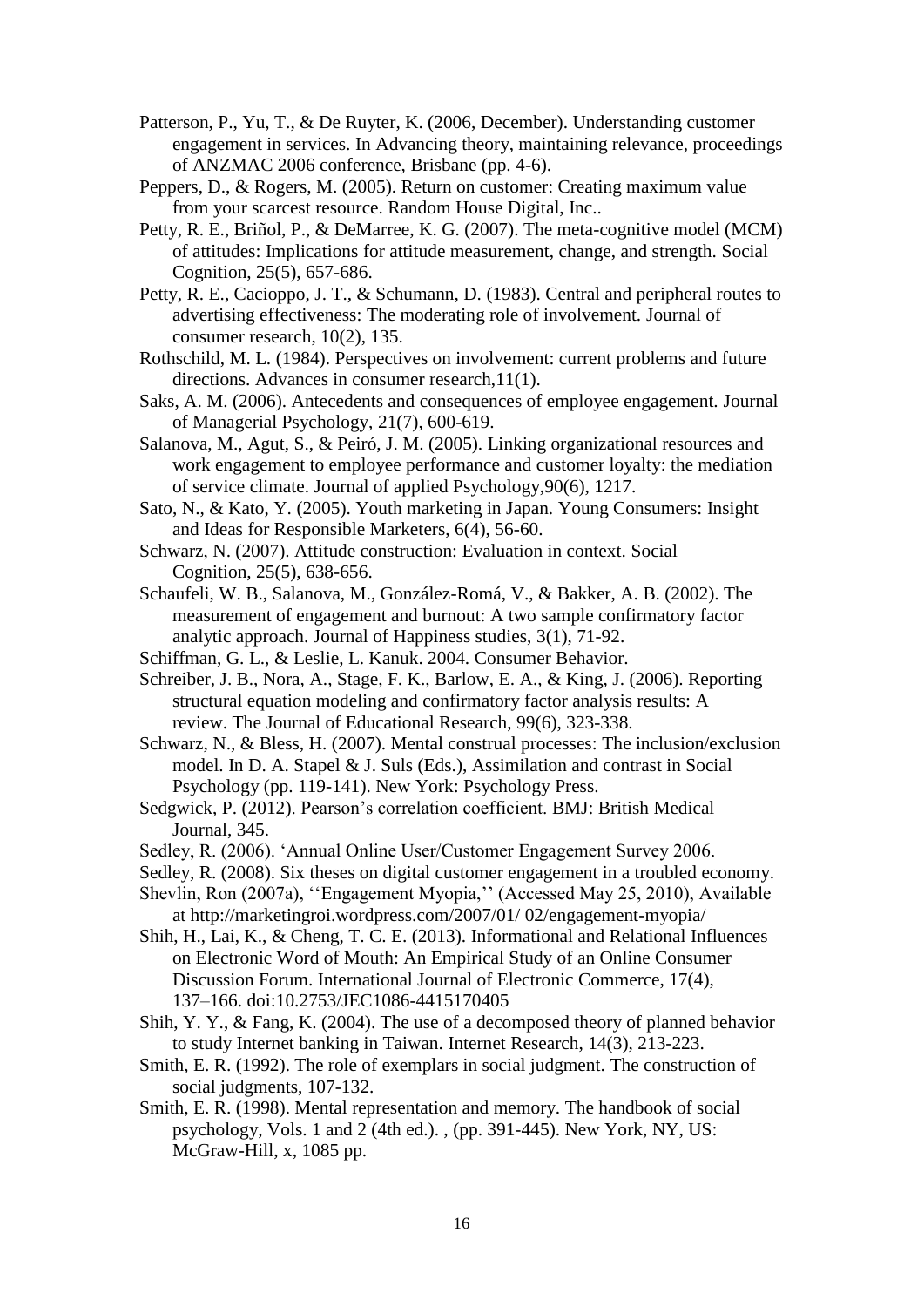- Smith, E. R., & Conrey, F. R. (2007). 10 Mental Representations Are States, Not Things. Implicit measures of attitudes, 247.
- Smith, S. E., & Wallace, O. (2010). 'What is Customer Engagement?

Snedecor, G. W., & Cochran, W. G. (1989). Statistic methods. Eighths Edition, Iowa.

Sobel, M. E. (1982). Asymptotic confidence intervals for indirect effects in structural equation models. Sociological methodology, 13(1982), 290-312.

- Solomon, M. R. (2010). Consumer behaviour: a European perspective. Pearson education.
- Steiger, J. H. (2007). Understanding the limitations of global fit assessment in structural equation modeling. Personality and Individual Differences, 42(5), 893-898.
- Stigler, G. J. (1961). The economics of information. The journal of political economy, 213-225.
- Sun, T., Youn, S., Wu, G., & Kuntaraporn, M. (2006). Online Word of Mouth (or Mouse): An Exploration of Its Antecedents and Consequences.Journal of Computer - Mediated Communication, 11(4), 1104-1127.
- Sundaram, D. S., Mitra, K., & Webster, C. (1998). Word-of-Mouth Communications: A Motivational Analysis. Advances in consumer research,25(1).
- Swan, J. E., & Oliver, R. L. (1989). Postpurchase communications by consumers. Journal of Retailing.
- Tabachnick, B. G., & Fidell, L. S. (2001). Using multivariate statistics.
- Tan, K. (2012). Advantages and disadvantages in WeChat marketing. [E-Business](http://c.g.wanfangdata.com.hk.libezproxy.must.edu.mo/Periodical-dianzsw.aspx)  [Journal.](http://c.g.wanfangdata.com.hk.libezproxy.must.edu.mo/Periodical-dianzsw.aspx) 11, 28-29 (in Chinese)
- Taylor, J. (2003) Word of mouth is where it's at. Brandweek, 2 June, p. 26.
- Tormala, Z. L., & Petty, R. E. (2007). Contextual contrast and perceived knowledge: Exploring the implications for persuasion. Journal of Experimental Social Psychology, 43(1), 17-30.
- Triandis, H. C. (1979). Values, attitudes, and interpersonal behavior. InNebraska symposium on motivation. University of Nebraska Press.
- Tripathi, M. N. (2009). Customer Engagement-Key to Successful Brand Building. Vilakshan: The XIMB Journal of Management, 6(1).
- Udell, J. G. (1965). Can attitude measurement predict consumer behavior?. Journal of Marketing, 29(4).
- Van Doorn, J., Lemon, K. N., Mittal, V., Nass, S., Pick, D., Pirner, P., & Verhoef, P. C. (2010). Customer engagement behavior: theoretical foundations and research directions. Journal of Service Research, 13(3), 253-266.
- Walther, E., & Langer, T. (2008). Attitude formation and change through association: An evaluative conditioning account. Attitudes and attitude change, 87-109.
- Wangenheim, F. V., & Bayón, T. (2007). The chain from customer satisfaction via word-of-mouth referrals to new customer acquisition. Journal of the Academy of Marketing Science, 35(2), 233-249.
- WeChat: China's popular mobile messaging app.(2014, February, 21) Agence France-Presse. Retrieved form http://au.news.yahoo.com/thewest/business/technology/a/21601654/wechat-china s-popular-mobile-messaging-app/
- Wen, Z., Liu, H., & Hau, J. T., (2012). Analyses of Moderating and Mediating Effects. Educational Science Publishing House. (pp. 71-81)
- Westbrook, R. A. (1987). Product/consumption based affective responses and postpurchase processes. Journal of Marketing Research, 24(3), 258–270.